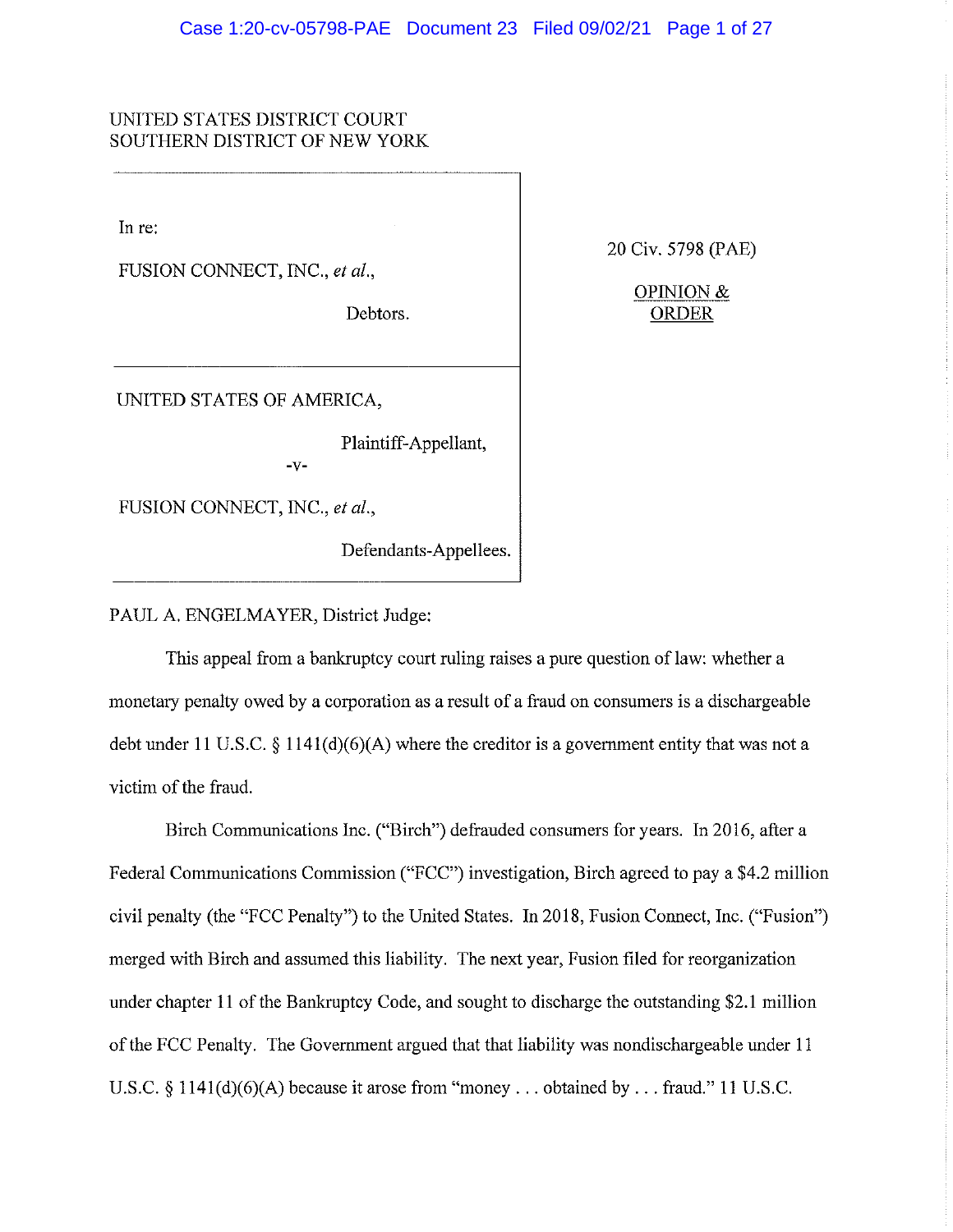$\S$  523(a)(2)(A). However, the Bankruptcy Court disagreed, and found the FCC Penalty dischargeable. The Government has appealed that ruling.

For the following reasons the Court agrees with the Government that such a penalty is nondischargeable, and reverses the ruling of the Bankruptcy Court.

I. **Background** 

#### $\mathbf{A}$ . **Factual Background**

Birch was a common carrier authorized to provide local exchange service and longdistance telecommunications services. Dkt. 10, Ex. 1 ("App.") at 35; Bankr. Op. at 3. For years, to induce consumers to switch to Birch's services, Birch's telemarketers misrepresented their identities and the purpose of their calls. Bankr. Op. at 3. Birch also "billed consumers for unwanted services," "charged early termination fees for cancellation of Birch's services," "caused consumers to lose phone or internet service for extended periods," and "caused consumers—many of whom were small businesses—to expend significant time and effort to change service back from Birch's unwanted services to their prior telecommunications providers." Id.

In 2015, the FCC's Enforcement Bureau began to investigate Birch for deceptive and fraudulent practices. The agency reviewed hundreds of consumer complaints claiming, inter alia, that Birch's telemarketers, to induce consumers to switch to Birch, had misrepresented their identities and the purpose of their calls; that Birch had placed unwanted charges on their bills; and that Birch had levied large early termination fees on consumers who had tried to cancel the unauthorized service. Id. The FCC also investigated Birch's practices of "slamming" (changing

<sup>&</sup>lt;sup>1</sup> The Court's account of the factual allegations is drawn from the Bankruptcy Court's Opinion, Dkt. 1, Ex. 1 ("Bankr. Op."), and from the record developed in that proceeding.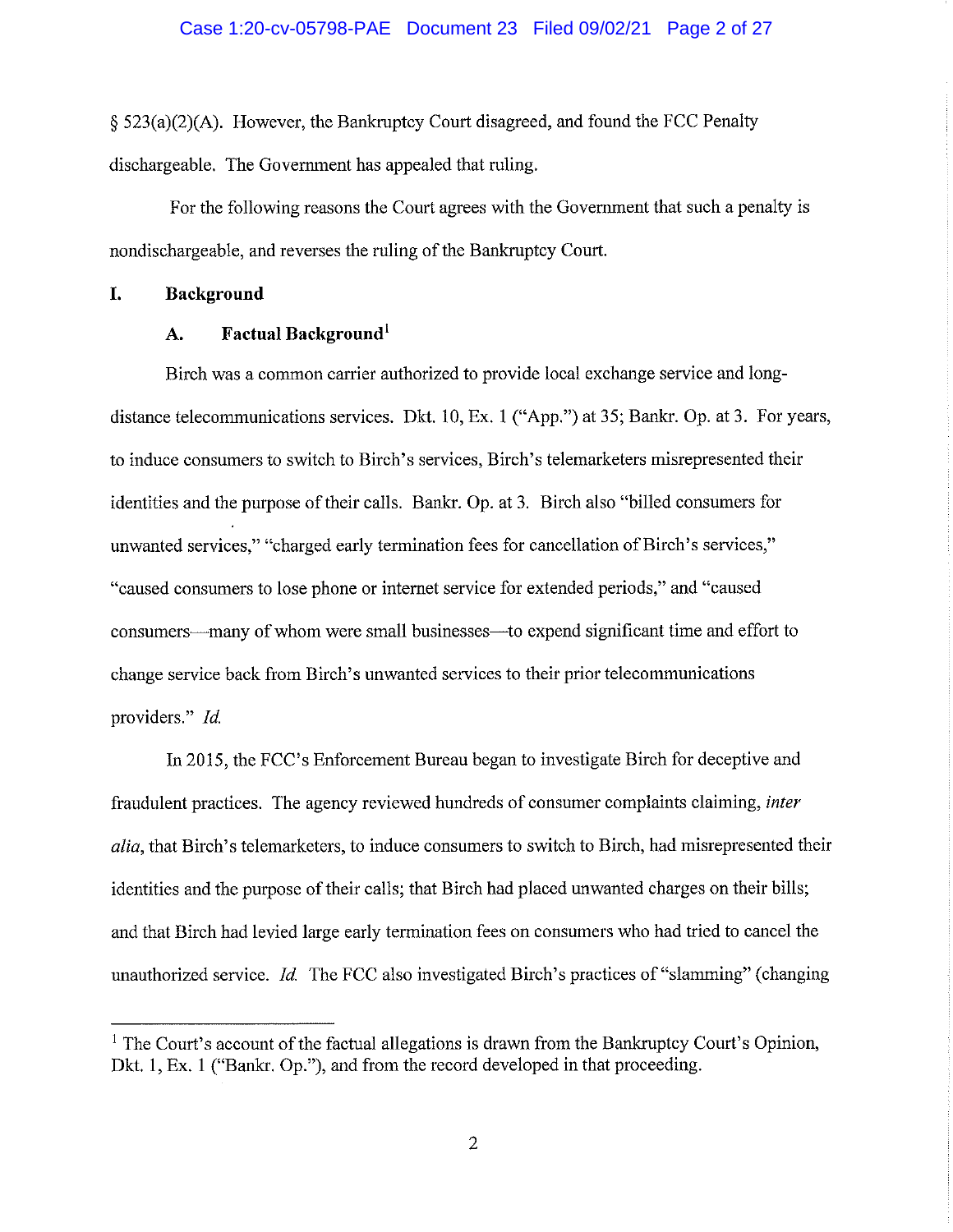## Case 1:20-cv-05798-PAE Document 23 Filed 09/02/21 Page 3 of 27

consumers' long-distance carriers without their authorization and without proper verification) and "cramming" (charging consumers for long distance service and fees they had not authorized). App. at 35.

On December 29, 2016, Birch and the FCC entered into a consent decree. Bankr. Op. at 3. It recited the FCC's findings that Birch's "cramming" had violated  $\S 201(b)$  of the Communications Act of 1934, 47 U.S.C. § 201(b), and that its "slamming" had violated section 258 of the Communications Act of 1934, 47 U.S.C. § 258, and FCC rules, 47 C.F.R. § 64.1120. *Id.* at 4. Birch agreed to issue refunds to all consumers who had filed slamming and cramming complaints during the two-year period covered by the investigation. Id. These refunds and credits were to total at least \$1.9 million. *Id*. Birch also agreed to pay a \$4.2 million civil penalty to the United States (the "FCC Penalty") in equal monthly installments over five years. Id. By its terms, the consent decree bound Birch's successors, assigns, and transferees. Id.

After the consent decree, Birch issued the required \$1.9 million in refunds and credits to consumers. *Id.* at 4. Birch also began paying the FCC Penalty. *Id.* 

In summer 2018, Fusion merged with Birch's parent company. That left Fusion as the owner of Birch's business, and responsible for the outstanding FCC Penalty. App. at 4.

#### **B. Fusion's Bankruptcy Proceeding**

On June 3, 2019, Fusion filed for reorganization under chapter 11 of the Bankruptcy Code. As of that date, \$2.1 million of the \$4.2 million FCC Penalty had been paid; Fusion still owed \$2.1 million. Id.

On November 27, 2019, the FCC filed proofs of claim for the outstanding \$2.1 million. App. at 15; Bankr. Op. at 4. On December 17, 2019, the United States Bankruptcy Court for this District entered a Confirmation Order. It confirmed Fusion's Third Amended Joint Chapter 11 Plan for reorganization. Relevant here, it stated that Fusion's continuing obligation for the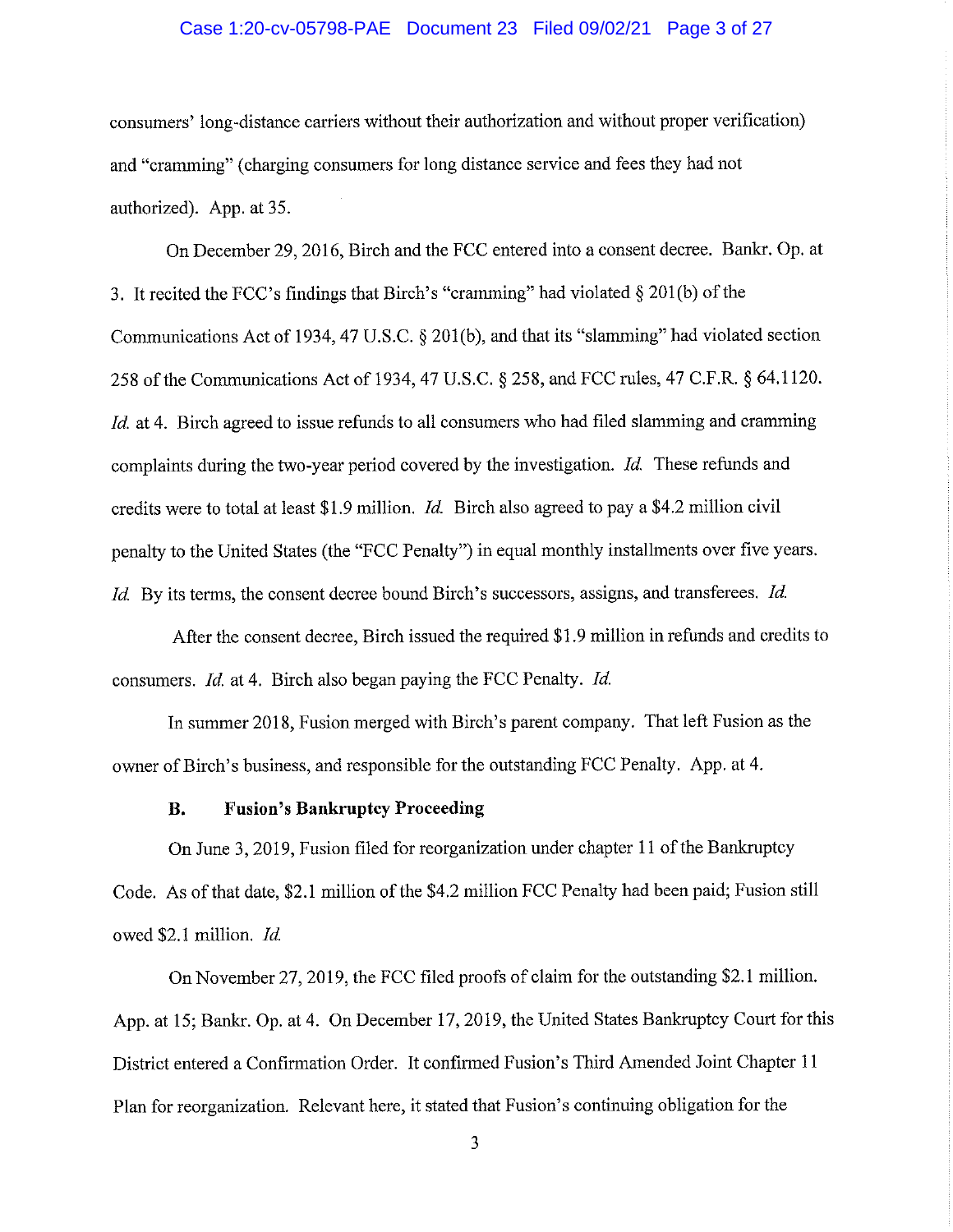### Case 1:20-cv-05798-PAE Document 23 Filed 09/02/21 Page 4 of 27

outstanding civil penalty "shall depend upon a determination of whether those obligations are dischargeable." Bankr. Op. at 4; App. at 15.

On January 17, 2020, the Government filed a complaint. It asserted that the outstanding FCC Penalty was not dischargeable, because it fell within the exception in the Bankruptcy Code for debts arising from fraud, 11 U.S.C.  $\S$  523(a)(2)(A). The Government noted that although the provision by terms applies only to bankruptcy proceedings involving individual debtors such as liquidation proceedings under chapter 7 of the Code, Congress, by enacting the Abuse Prevention and Consumer Protection Act of 2005, in 11 U.S.C. § 1141(d)(6) had extended it—in relevant part—to corporate debtors in chapter 11 proceedings. Bankr. Op. 3, 5.

On February 20, 2020, Fusion moved to dismiss. It argued that the FCC Penalty did not fall within the  $\S$  1141(d)(6) exception for liabilities arising from fraud, because Birch had not directed its fraudulent misrepresentations to the United States, and because the United States unlike consumers—had not relied on Birch's misrepresentations or sustained loss as a result of them. Id. at 5, 2. Fusion separately argued that Congress's intent to discharge debts owed by corporate debtors to government regulators in chapter 11 proceedings was revealed by its failure to extend to those proceedings a separate provision of the Bankruptcy Code applicable to individual debtors, 11 U.S.C.  $\S$  523(a)(7), which provides for the nondischargeability of civil penalties owed to a government unit. Id.

On April 7, 2020, the Government opposed Fusion's motion to dismiss. It argued that § 523(a)(2)(A) covers any liability that arose from fraud, and was not limited to debts owed to the fraud victims, and thus applies to civil penalties arising out of fraud cases that are payable to the Government. *Id.* It further argued that the fact that Congress had not imported  $\S$  523(a)(7) to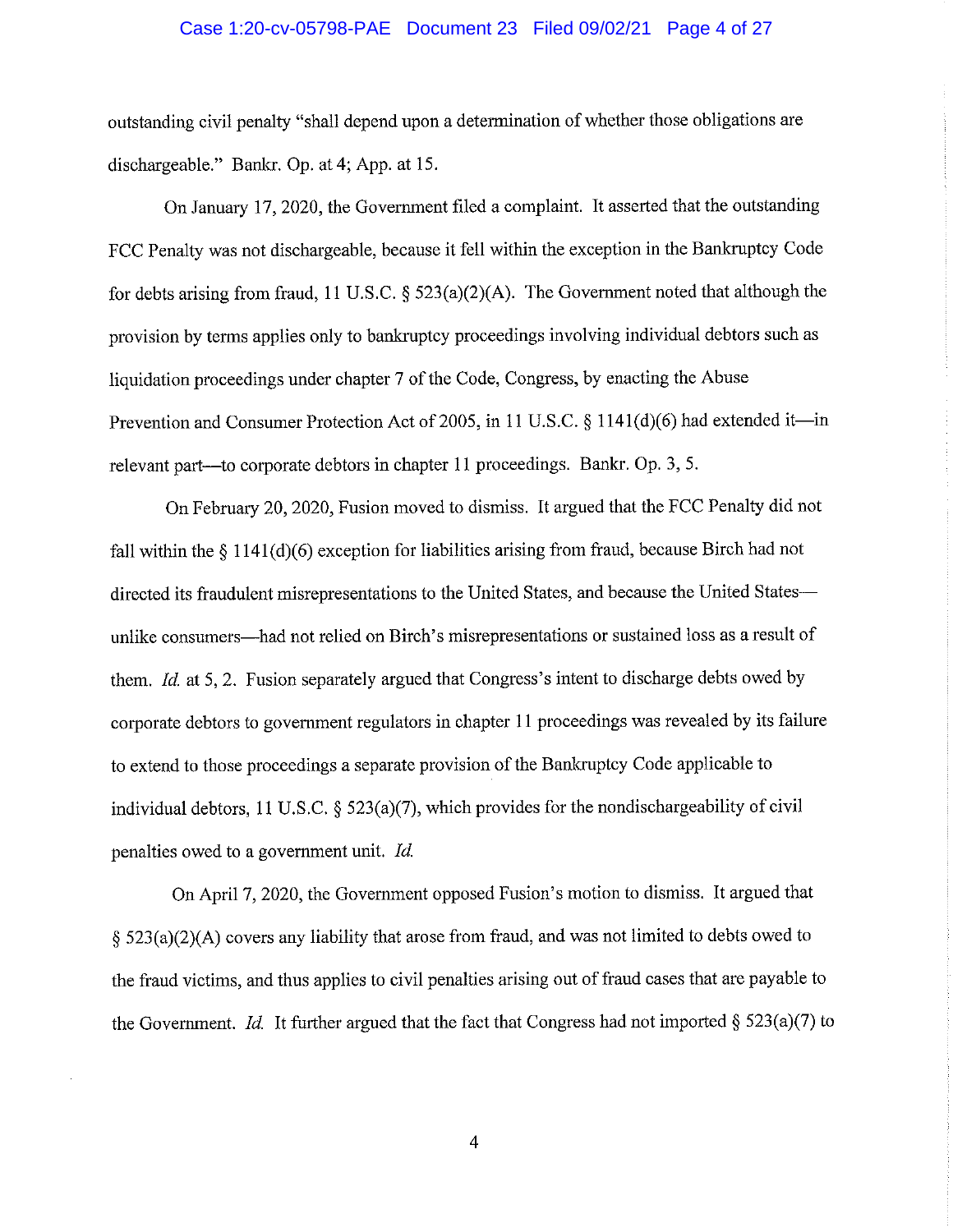## Case 1:20-cv-05798-PAE Document 23 Filed 09/02/21 Page 5 of 27

chapter 11 bankruptcy proceedings does not bear on the meaning of  $\S$  523(a)(2)(A), as incorporated by  $\S 1141(d)(6)$ . *Id.* 

On July 9, 2020, the Bankruptcy Court (Bernstein, J.) granted Fusion's motion to dismiss. The court did not accept Fusion's argument that Congress's not having incorporated  $\S$  523(a)(7) in chapter 11 bankruptcies bore on the meaning of  $\S 1141(d)(6)(A)$ . But the court agreed with Fusion that the exception to dischargeability for liabilities arising from fraud does not apply to the FCC Penalty because that exception does not reach debts owed to creditors who were not themselves defrauded. Because the victims of Birch's fraud consisted of consumers, and not the Government, the court held, "section  $523(a)(2)(A)$ , and hence section  $1141(d)(6)(A)$ , does not reach the FCC Penalty." Bankr. Op. at 12.

#### **Procedural History of This Appeal**  $C_{\bullet}$

On July 27, 2020, the Government filed a notice of appeal in this Court of the ruling that the FCC Penalty was dischargeable, Dkt. 1, and, on August 11, 2020, designated the record on appeal. Dkt. 3. On August 12, 2021, the Court set a briefing schedule, Dkt. 4, which was later extended on request, see Dkts. 9, 15.

On October 14, 2020, the Government filed its opening brief. Dkt. 10 ("Gov't Br."). On December 4, 2020, Fusion filed a response. Dkt. 12 ("Opp'n"). On December 23, 2021, the Government filed a reply. Dkt. 16 ("Gov't Reply").

#### II. **Jurisdiction and Governing Legal Standard**

This Court has jurisdiction to hear appeals from final judgments, orders, and decrees of bankruptcy courts pursuant to 28 U.S.C.  $\S$  158(a).

In reviewing final judgments by a bankruptcy court, a district court functions as an appellate court. See In re CBI Holding Co., Inc., 529 F.3d 432, 448-49 (2d Cir. 2008). In exercising appellate review, a district court may "affirm, modify, or reverse a bankruptcy judge's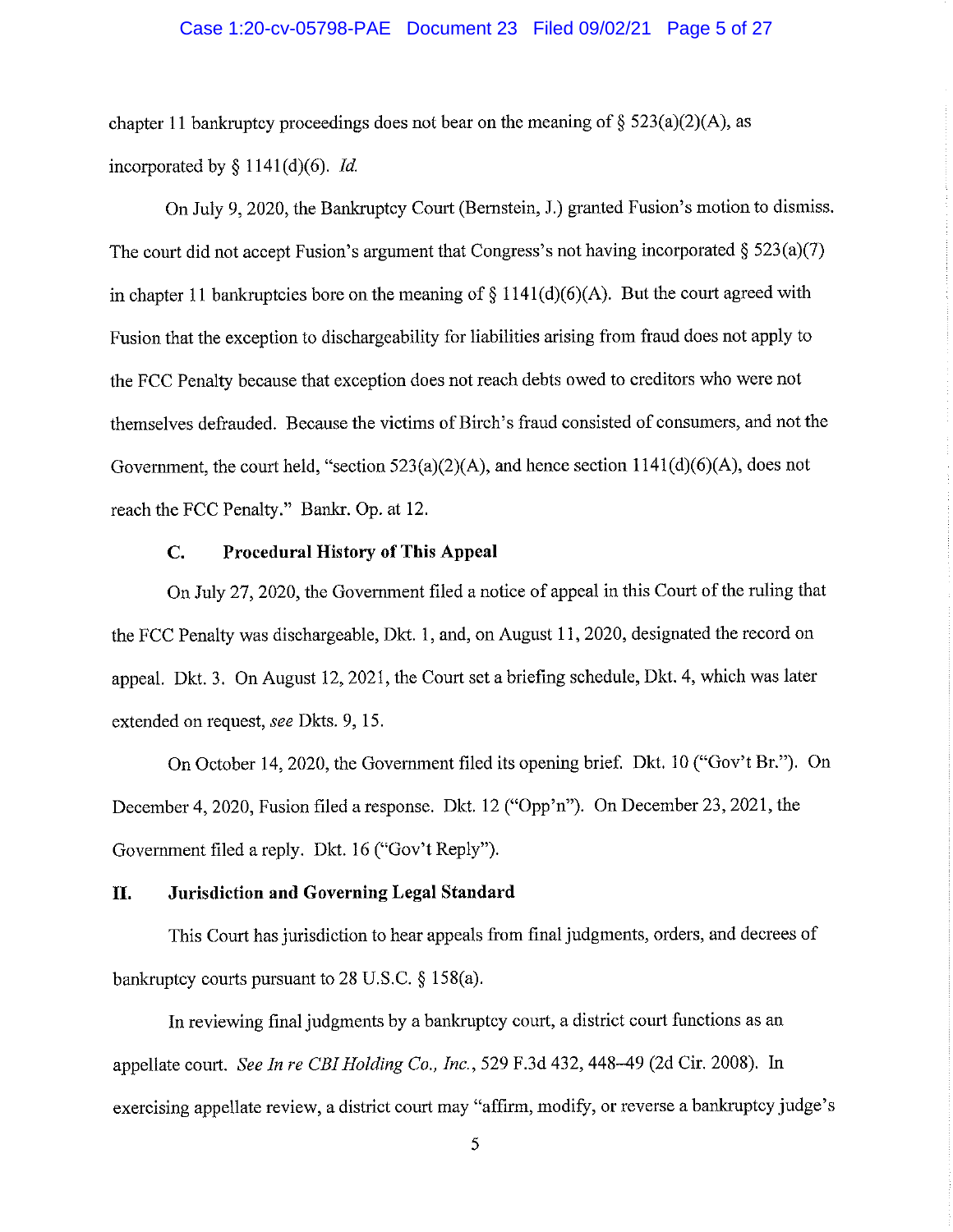## Case 1:20-cv-05798-PAE Document 23 Filed 09/02/21 Page 6 of 27

judgment, order, or decree." In re DeFlora Lake Dev. Assocs., Inc., 629 B.R. 354, 358 (S.D.N.Y. 2021) (citations omitted).

Thus, the district court reviews the bankruptcy court's findings of fact for clear error and its conclusions of law de novo. In re Ionosphere Clubs, Inc., 922 F.2d 984, 988 (2d Cir. 1990); see also Fed. R. Bankr. P. 8013 (advisory committee note); Fed. R. Civ. P. 52(a)(6).

Here, the facts are undisputed, and, the parties agree, the Government's appeal presents a pure question of law: whether a civil penalty payable to the United States arising out of a fraud perpetrated against consumers constitutes a debt arising from "money... obtained by... false pretenses, a false representation, or actual fraud" under 11 U.S.C. §  $523(a)(2)(A)$ , such that the penalty is exempted from discharge in bankruptcy under 11 U.S.C. § 1141(d)(6). The Court reviews this legal question de novo.

#### III. **Discussion**

The Court's analysis is in three parts. The Court first reviews the statutory framework in which the provisions at issue here -11 U.S.C.  $\S$   $\S$  523(a)(2)(A) and 1141(d)(6)-fit, and the key precedent defining the reach of §§ 523(a)(2)(A): Cohen v. de la Cruz, 523 U.S. 213 (1998). The Court next analyzes whether a debtor corporation's outstanding civil penalty to a regulator such as the FCC Penalty is non-dischargeable under these provisions. The Court holds that it is, based on the statutory text, as construed, *inter alia*, in *Cohen*. In this analysis, the Court considers, but does not find persuasive, Fusion's contrary arguments, which are based on the common law of fraud and on  $\S$  523(a)(7). Finally, the Court addresses why this holding aligns with the purposes of the Bankruptcy Code.

#### **The Statutory Framework**  $\mathbf{A}$ .

Chapter 11 of the Bankruptcy Code, 11 U.S.C. § 1101 et seq., allows corporations to reorganize through bankruptcy. The chapter provides for confirmation of a bankruptcy plan that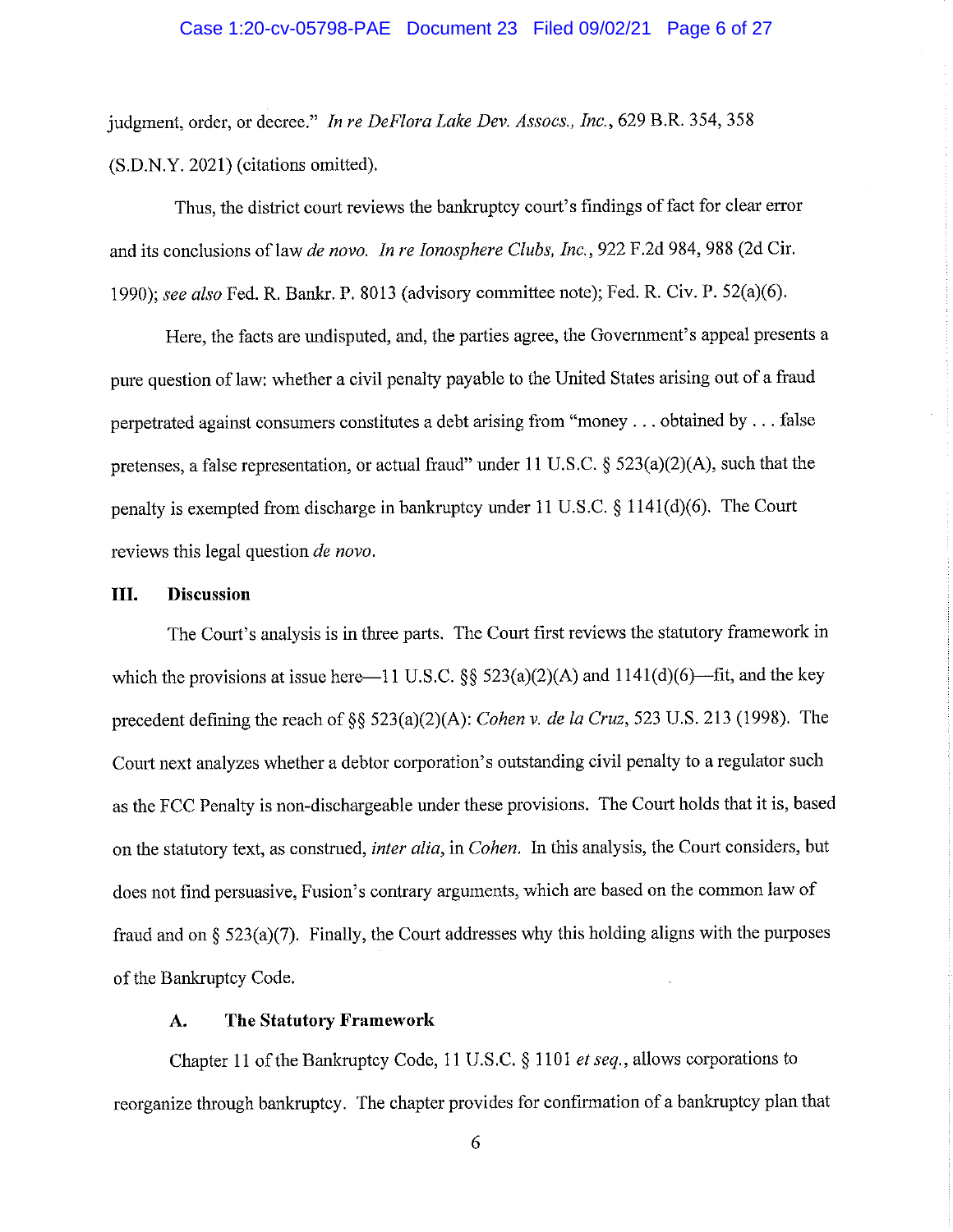## Case 1:20-cv-05798-PAE Document 23 Filed 09/02/21 Page 7 of 27

"discharges the debtor from any debt that arose before the date of such confirmation." 11 U.S.C.  $\S$  1141(d)(1). "The discharge of such claims serves the bankruptcy policy of providing debtors with a 'fresh start' to permit their continued operation free of pre-bankruptcy debts." DPWN Holdings (USA), Inc. v. United Air Lines, Inc., 747 F.3d 145, 150 (2d Cir. 2014).

The instant appeal involves the reach of a statutory exception to discharge for debts arising from fraud. In the context of individual debtors' bankruptcy proceedings, including liquidation proceedings governed by chapter 7, the Code, through  $\S$  523(a)(2)(A), "has [long] prohibited debtors from discharging liabilities incurred on account of their fraud, embodying a basic policy animating the Code of affording relief only to an 'honest but unfortunate debtor." Cohen, 523 U.S. at 217–18 (quoting Grogan v. Garner, 498 U.S. 279, 287 (1991)). Section  $523(a)(2)$  thus excepts from discharge individual debtors' liabilities "sounding in fraud," "indicat[ing] that Congress intended the fullest possible inquiry to ensure that all debts arising out of fraud are excepted from discharge, no matter what their form." Archer v. Warner, 538 U.S. 314, 321 (2003) (quotations omitted). Because—as explained below—Congress has imported the relevant content of § 523(a)(2)(A) into chapter 11 proceedings via §1141(d)(6), review of the statutory framework begins with  $\S$  523(a)(2)(A).

#### $1.$ Section 523(a)(2)(A), as Construed in Cohen

In relevant part,  $\S 523(a)(2)$  exempts from discharge "money, property, services, or an extension, renewal, or refinancing of credit, to the extent obtained by—"

> (A) false pretenses, a false representation, or actual fraud, other than a statement respecting the debtor's or an insider's financial condition[.]

11 U.S.C. §  $523(a)(2)(A)$ . Section  $523(a)(2)$  thus exempts "debts traceable to falsity or fraud or to a materially false financial statement." Field v. Mans, 516 U.S. 59, 64 (1995). As the Supreme Court has explained,  $\S$  523(a)(2)(A) "continues the tradition" under the Code of

 $\overline{7}$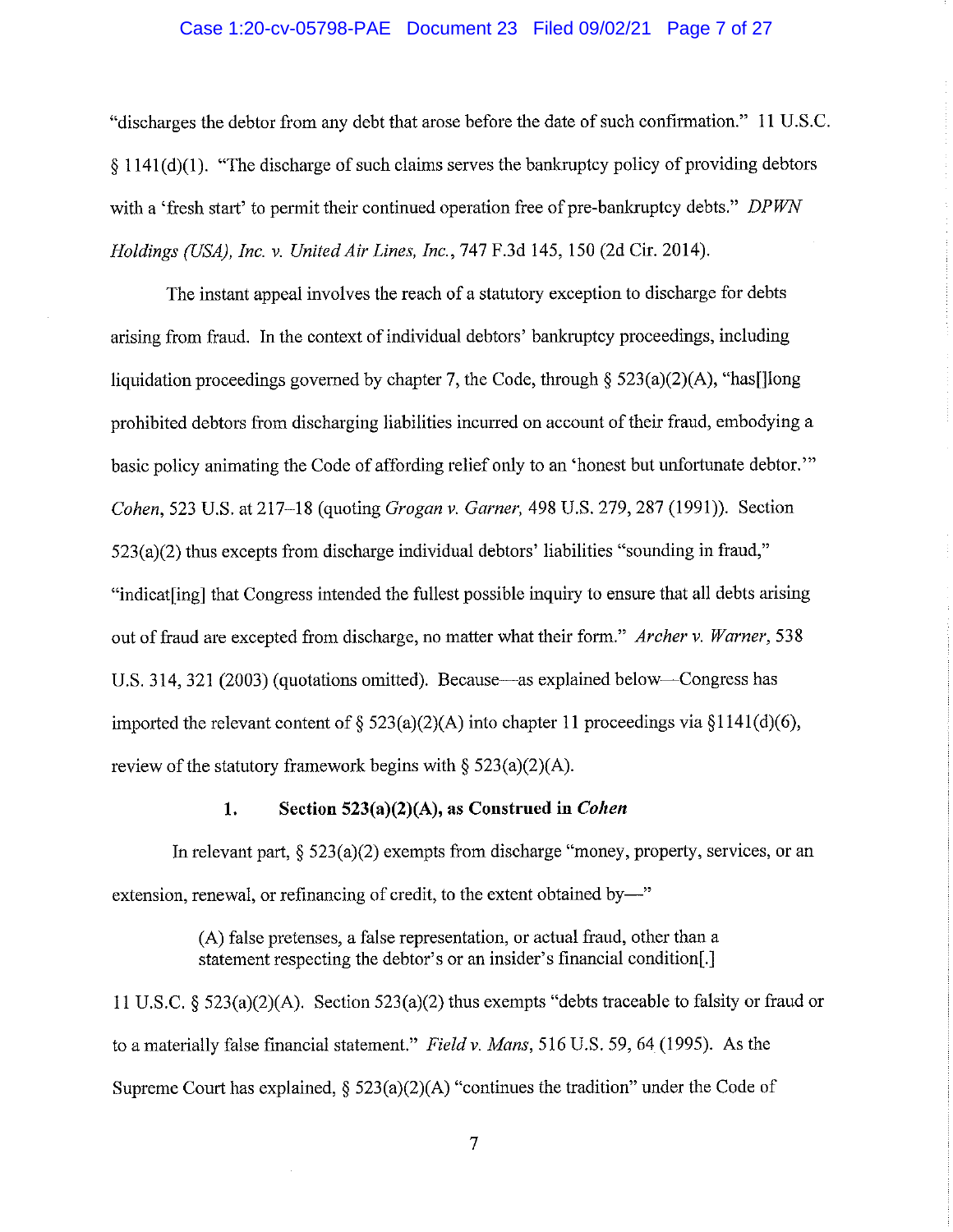## Case 1:20-cv-05798-PAE Document 23 Filed 09/02/21 Page 8 of 27

limiting relief to honest debtors, exempting from discharge an individual's debt "for money, property, services, or an extension, renewal, or refinancing of credit, to the extent obtained by ... false pretenses, a false representation, or actual fraud." Cohen, 523 U.S. at 217-18 (citing  $$523(a)(2)(A)).$ 

The Supreme Court's decision in *Cohen* underscored the breadth of the debts that  $\S$  523(a)(2)(A) exempts from discharge. At issue in *Cohen* was whether  $\S$  523(a)(2)(A) bars the discharge of "treble damages awarded on account of the debtor's fraudulent acquisition of 'money, property, services, or . . . credit,' or whether the exception only encompasses the value of the 'money, property, services, or ... credit' the debtor obtains through fraud." Id. The debtor, Cohen, a residential property owner, been ordered by the Hoboken, New Jersey, Rent Control Administrator to refund to his tenants \$31,382.50 in excess rents, but had not complied with the order, and later filed for relief under chapter 7, seeking to discharge his debts. Id. at 215. The tenants filed an adversary proceeding against the debtor in Bankruptcy Court, arguing that the \$31,382.50 arose from rent payments obtained by "actual fraud" and that the debt was therefore nondischargeable under  $\S$  523(a)(2)(A). *Id.* The debtor's tenants also sought treble damages and attorney's fees and costs pursuant to the New Jersey Consumer Fraud Act. Id. Finding that the debtor had engaged in actual fraud and that his conduct fell within that statute, the Bankruptcy Court awarded the tenants treble damages, plus reasonable attorney's fees and costs. *Id.* at 215–16. Further holding that all these debts "arose from rent payments obtained by 'actual fraud' and . . . w[ere] therefore nondischargeable under 11 U.S.C. § 523(a)(2)(A)," the Bankruptcy Court held the awards of treble damages and attorney's fees and costs nondischargeable under  $\S$  523(a)(2)(A). The district court and the Third Circuit affirmed. *Id.*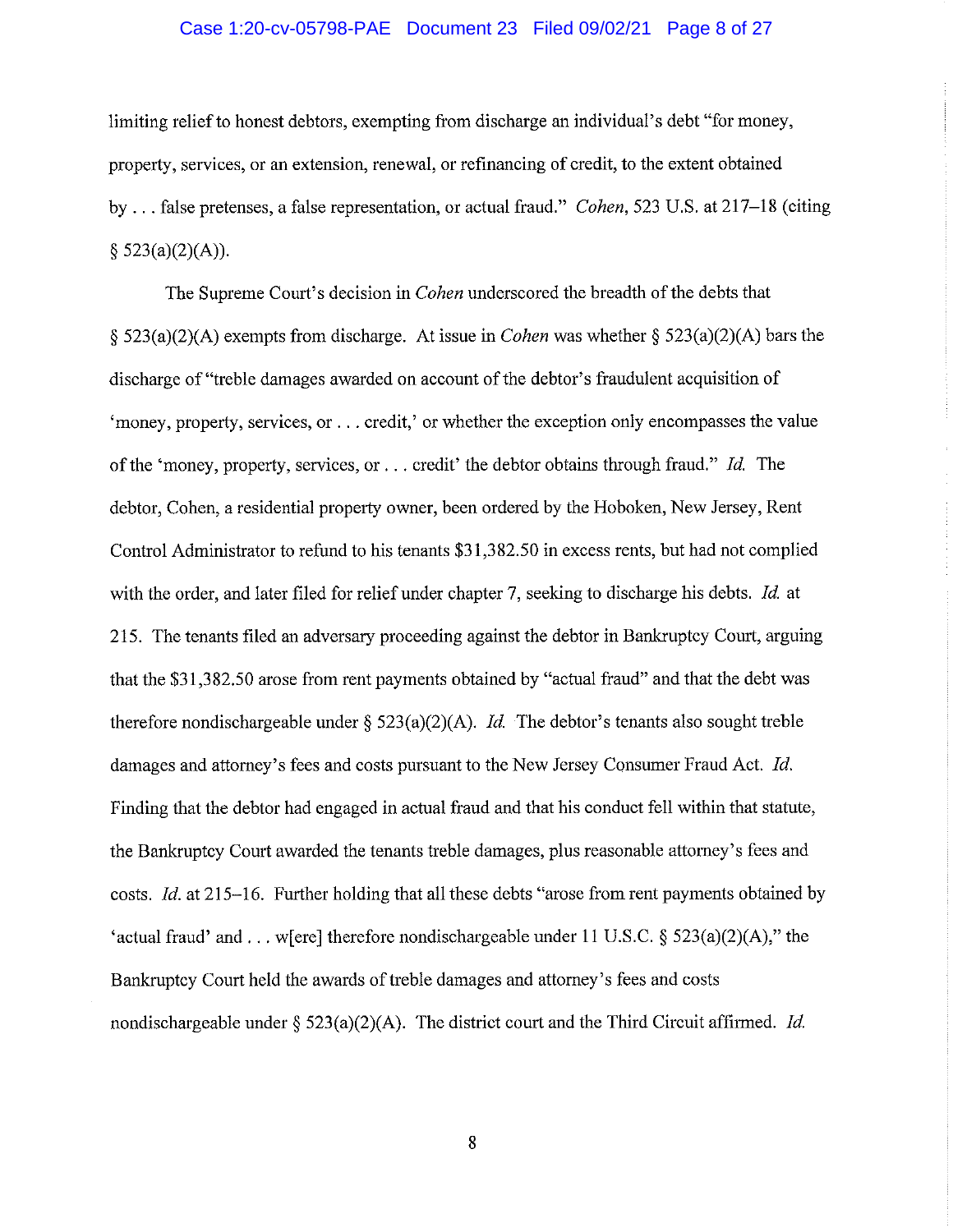## Case 1:20-cv-05798-PAE Document 23 Filed 09/02/21 Page 9 of 27

The Supreme Court also affirmed. It held the awards nondischargeable, finding that an award of "treble damages assessed on account of the fraud" fell within the scope of "'any debt' respecting 'money, property, services, or ... credit' that the debtor has fraudulently obtained." *Id.* at 218 (quoting 11 U.S.C. § 523(a)(2)(A)).

The Court's analysis yielding this result was in two steps. First, it considered whether the money sought "satisfies the threshold condition that it constitute a 'debt." Second, it considered whether this "debt" fell within section  $523(a)(2)(A)$ 's phrase "to the extent obtained by." Id. at  $218 - 19.$ 

As to the first question, the Court explained, "[a] 'debt' is defined in the Code as 'liability on a claim." Id. at 218 (quoting  $\S 101(12)$ ). A "'claim' is defined in turn as a 'right to payment." *Id.* (quoting § 101(5)(A)). And "a 'right to payment' . . . 'is nothing more nor less than an enforceable obligation." Id. (quoting Pa. Dep't of Pub. Welfare v. Davenport, 495 U.S. 552, 559 (1990)). Thus, "a debt" "plainly encompass[es] treble damages: An award of treble damages is an 'enforceable obligation' of the debtor, and the creditor has a corresponding 'right to payment."  $Id$ .

As to the second question, the Court explained, "the phrase 'to the extent obtained by' in § 523(a)(2)(A) ... does not impose any limitation on the extent to which 'any debt' arising from fraud is excepted from discharge." Rather:

[T]o the extent obtained by" modifies "money, property, services, or . . . credit"not "any debt"-so that the exception encompasses "any debt . . . for money, property, services, or . . . credit, to the extent [that the money, property, services, or ... credit is] obtained by" fraud. The phrase thereby makes clear that the share of money, property, etc., that is obtained by fraud gives rise to a nondischargeable debt. Once it is established that specific money or property has been obtained by fraud, however, "any debt" arising therefrom is excepted from discharge.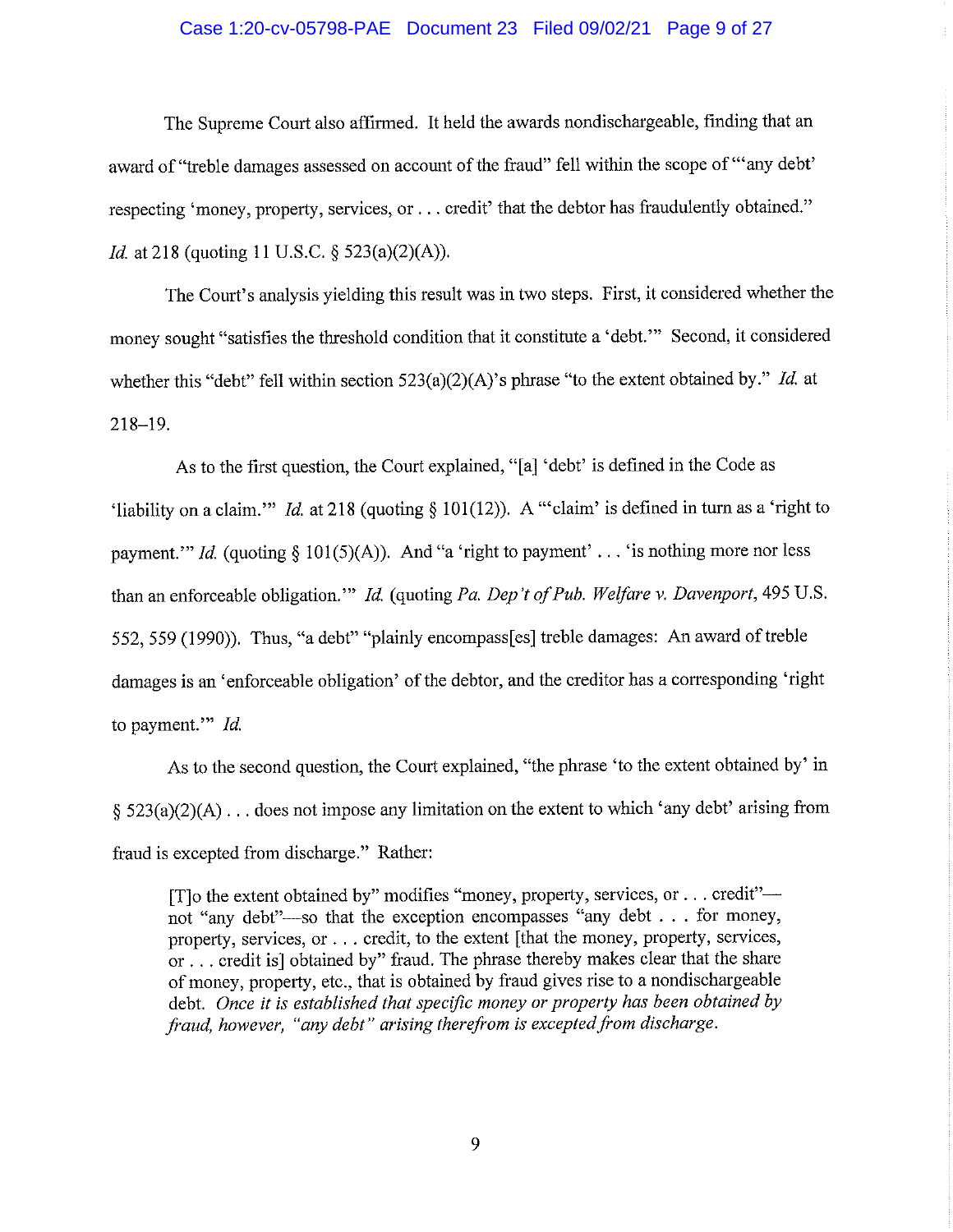# Case 1:20-cv-05798-PAE Document 23 Filed 09/02/21 Page 10 of 27

*Id.* at 219–20 (emphasis added). Thus, the Court concluded, the phrase "'[a]ny debt... for money, property, services, or . . . credit, to the extent obtained by' fraud encompasses any liability arising from money, property, etc., that is fraudulently obtained, including treble damages, attorney's fees, and other relief that may exceed the value obtained by the debtor." Id. at 223 (emphasis added). As the Court elsewhere put the point: " $\S$  523(a)(2)(A) prevents the discharge of all liability arising from fraud," *Id.* at 215.

#### $2.$ Section  $1141(d)(6)(A)$

As of 1998, when the Court decided *Cohen*, § 523(a)'s discharge exceptions applied only to individual debtors' bankruptcy proceedings. However, seven years later, Congress extended  $\S$  523(a)(2)(A) to chapter 11 proceedings involving corporate reorganizations, when it passed the Abuse Prevention and Consumer Protection Act of 2005, 11 U.S.C. § 1141(d)(6). See In re Hawker Beechcraft, Inc., 12 No. 11873 (SMB), 2013 WL 6673607, at \*2 (S.D.N.Y. Dec. 18,  $2013$ ).

Section 1141(d)(6)(A) extends  $\S$  523(a)(2)(A) to such proceedings, by exempting from "discharge a debtor that is a corporation from any debt... of a kind specified in paragraph  $(2)(A)$  or  $(2)(B)$  of section 523(a) that is owed to a domestic governmental unit." 11 U.S.C.  $\{1141(d)(6)(A)\}\$ . In extending the fraud discharge exception in  $\S$  523(a)(2) to corporate debtors in chapter 11 proceedings. Congress added only one limitation on the reach of  $\S$  523(a)(2)(A): that the creditor whose debt is excepted from discharge must be "a domestic governmental unit." Id.

*Cohen's* construction of  $\S$  523(a)(2)(A)—including its broad construction of the statutory term "to the extent obtained by"—necessarily governs the construction of  $\S 1141(d)(6)(A)$  in such proceedings. As of 2005, *Cohen*'s construction of § 523(a)(2)(A), had been settled law for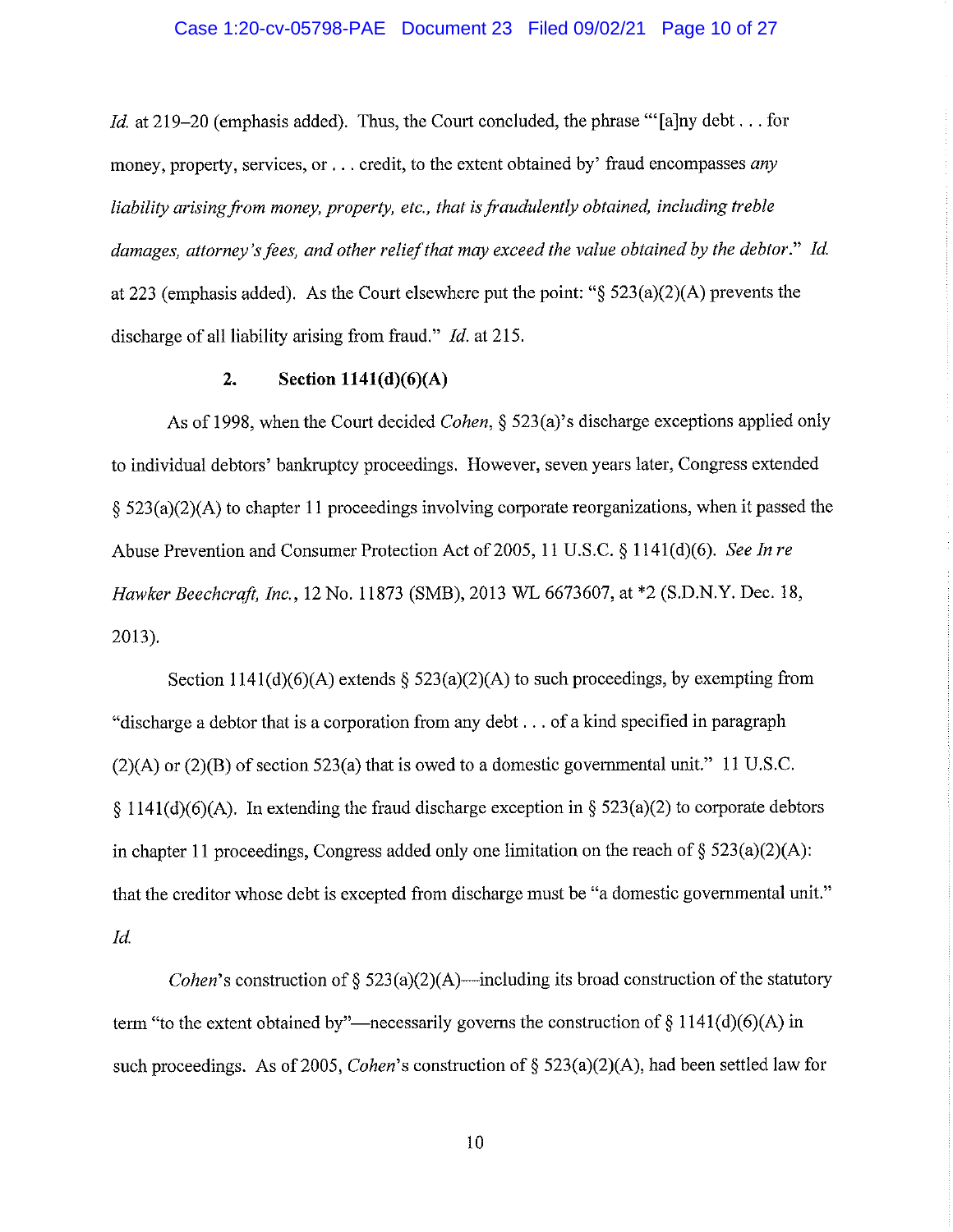## Case 1:20-cv-05798-PAE Document 23 Filed 09/02/21 Page 11 of 27

seven years. And "Congress is presumed to be aware of a[] ... judicial interpretation of a statute." Lorillard v. Pons, 434 U.S. 575, 580-81 (1978). Thus, when Congress extended § 523(a)(2)(A) to corporate debtors in chapter 11 proceedings without modifying the statutory text, Congress "is presumed . . . to [have] adopt[ed] that interpretation." Id.; see id. ("[W]here, as here. Congress adopts a new law incorporating sections of a prior law, Congress normally can be presumed to have had knowledge of the interpretation given to the incorporated law, at least insofar as it affects the new statute."); Kimble v. Marvel Ent., LLC, 576 U.S. 446, 457 (2015) (when Congress "rework[s]" a law part of whose text the Supreme Court has interpreted, without changing that text, that "further supports leaving the decision in place"); Pierce v. Underwood, 487 U.S. 552, 567–68 (1988) ("[O]nly the clearest indication of congressional command would persuade us to adopt a [reading of the statute] so out of accord with prior usage[.]").

Subject to the limitation that the creditor be "a domestic governmental unit," 11 U.S.C.  $\S 1141(d)(6)(A)$ —as all agree is the case as to the United States, the creditor here—this Court thus treats *Cohen*'s construction of  $\S$  523(a)(2)(A) as governing the issue presented: whether the outstanding FCC Penalty is nondischargeable under  $\S$  1141(d)(6)(A).

#### Whether the FCC Penalty is Nondischargeable Under § 1141(d)(6)(A) **B.**

Whether the FCC Penalty is nondischargeable is distinct from the question presented in Cohen. At issue in Cohen were non-compensatory debts (treble damages, and attorney's fees and costs) owed to the same creditor who had been a victim of the fraud at issue. At issue here are non-compensatory debts (a civil penalty) owed to a creditor (the United States) who was not a victim of the fraud.

In analyzing this question, the Court nonetheless follows the two-step methodology employed in Cohen. The Court first inquires whether the FCC Penalty constitutes a "debt," and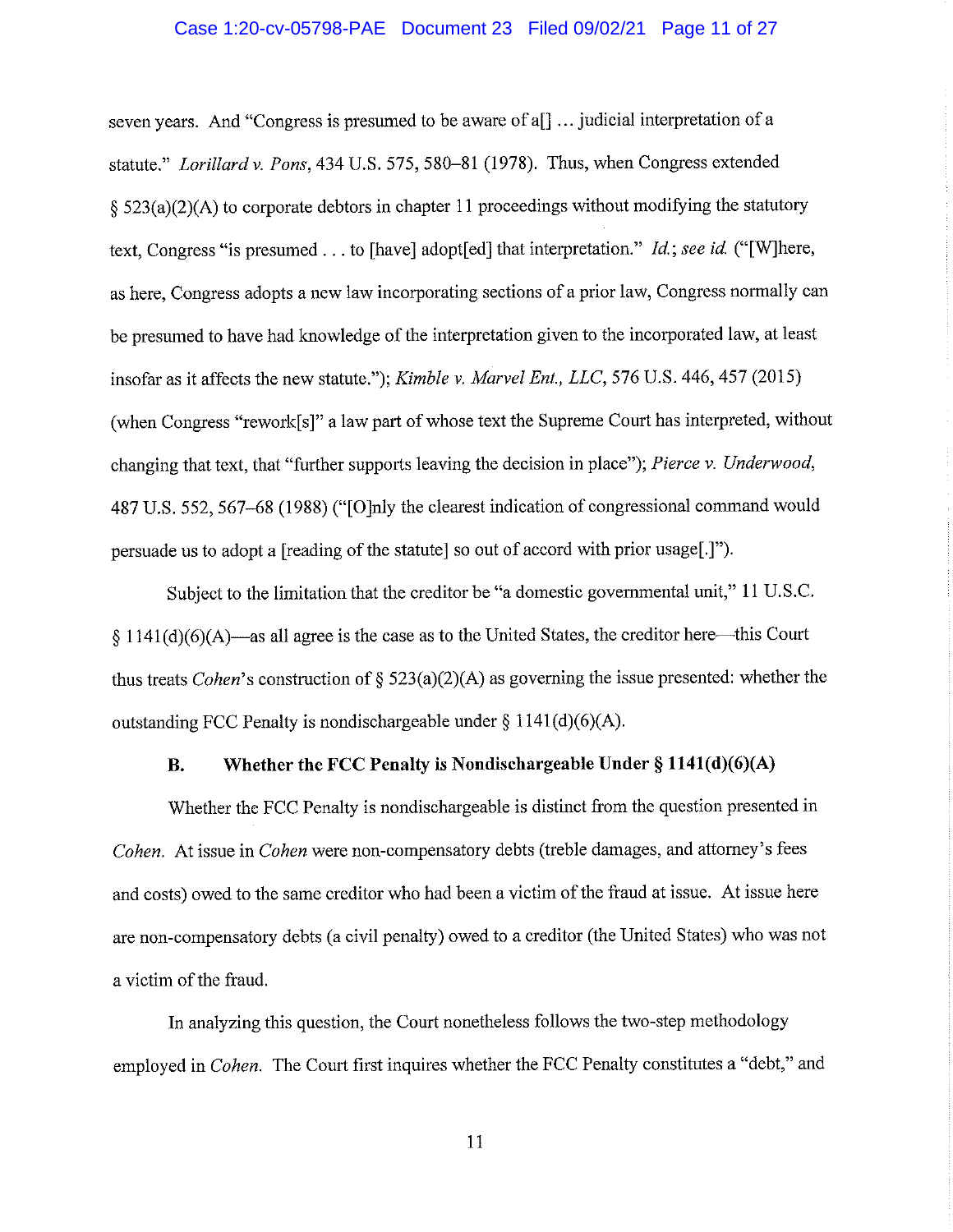## Case 1:20-cv-05798-PAE Document 23 Filed 09/02/21 Page 12 of 27

then considers whether the penalty arises from money or property "obtained by fraud," as that requirement was analyzed in *Cohen. See* 523 U.S. at 218–19. The Court then considers Fusion's counterarguments.

#### Is the FCC Penalty a "Debt"? 1.

The answer to the first question is straightforward. The Bankruptcy Code's definitions "reflect Congress' broad view of the class of obligations that qualify as a 'claim' giving rise to a 'debt.'" Id. (quoting Pa. Dep't of Pub. Welfare, 495 U.S. at 559 (cleaned up). "Section 101(11) of the Bankruptcy Code defines 'debt' as a 'liability on a claim." Pa. Dep't of Pub. Welfare, 495 U.S. at 558. A "claim' is defined in turn as a 'right to payment." Cohen, 523 U.S. at 218 (quoting  $\S 101(5)(A)$ ). "[A] 'right to payment' . . . 'is nothing more nor less than an enforceable obligation." Id. (quoting Pa. Dep't of Pub. Welfare, 495 U.S. at 559). Here, the FCC Penalty is an "enforceable obligation" on behalf of Fusion, and the FCC has a "right to [that] payment." See id. The FCC Penalty thus falls within "Congress' broad view of the class of obligations that qualify as a 'claim' giving rise to a 'debt.'" *Id.* (cleaned up).

#### $2.$ Does the FCC Penalty Arise From "Money... Obtained By Fraud"?

In *Cohen*, the Supreme Court concluded that  $\S$  523(a)(2)'s description of "any debt... for money, property, services, or . . . credit, to the extent obtained by' fraud encompasses any liability arising from money, property, etc., that is fraudulently obtained." 523 U.S. at 223. In so reading that provision, the Court explained: "[the phrase] 'to the extent obtained by [fraud]' modifies 'money, property, services, or ... credit'—not 'any debt.'" *Id.* at 218. Thus, "[o]nce it is established that specific money or property has been obtained by fraud, . . . 'any debt' arising therefrom is excepted from discharge." Id. The debt itself need not have been obtained by the fraud. See id. Rather, the Court "conclused",  $\S$  523(a)(2)(A) "bars the discharge of all liability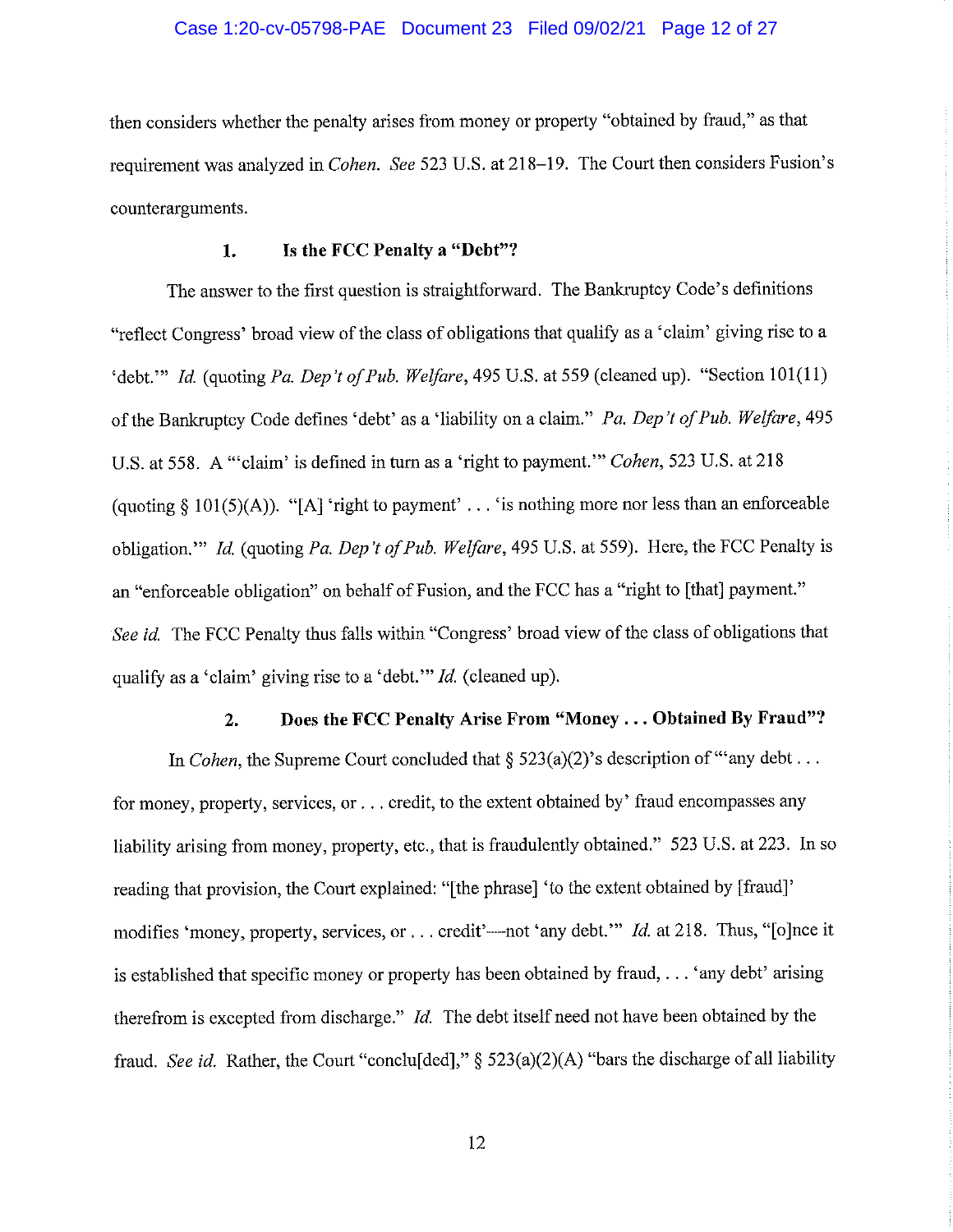# Case 1:20-cv-05798-PAE Document 23 Filed 09/02/21 Page 13 of 27

arising from fraud." See id. at 222; see also Field, 516 U.S. at 64 (describing  $\S$  523(a)(2)(A) as exempting from discharge "debts resulting from . . . actual fraud").

The Court further expanded on this point in Archer, 538 U.S. at 316. There, the Court found that § 523(a)(2) covers "a debt embodied in a settlement agreement that settled a creditor's earlier claim 'for money ... obtained by ... fraud." *Id.* The Court held that even though the "settlement agreement did not resolve the issue of fraud," *id.* at 317, a debt yielded by a settlement agreement "arises' no less 'out of' the underlying fraud than a debt embodied in a stipulation and consent decree," id. at 321.

Lower-court decisions applying the Court's construction of  $\S$  523(a)(2) reinforce that to be nondischargeable, the debt need not be owed, either in whole or part, to a victim of the fraud, or represent compensation to such a victim. For example, in Pleasants v. Kendrick (In re Pleasants), 219 F.3d 372, 375 (4th Cir. 2000), the debtor, Pleasants, had falsely held himself out as a licensed architect and bungled the job for which the creditor, Kendrick, had contracted with him. Kendrick brought a suit for damages; Pleasants then filed for bankruptcy. Pleasants argued that Kendrick's claim against him did not fall under  $\S$  523(a)(2)(A), because that provision "requires that some portion of a creditor's claim must have been directly transferred from the creditor to the debtor," but "the [creditor's] claim included only amounts paid by the [creditor] to third parties, such as payments to the architect and builder hired to correct and complete the project." Id. The Fourth Circuit, however, held that the formulation and analysis in Cohen "is broad enough to encompass a situation in which no portion of a creditor's claim was literally transferred to the fraudulent debtor." *Id.* (quoting *Cohen*, 523 U.S. at 215 ("We hold that § 523(a)(2)(A) prevents the discharge of all liability arising from fraud." (emphasis in original)), and id. at 218 (§  $523(a)(2)(A)$  bars "discharge of debts 'resulting from' or 'traceable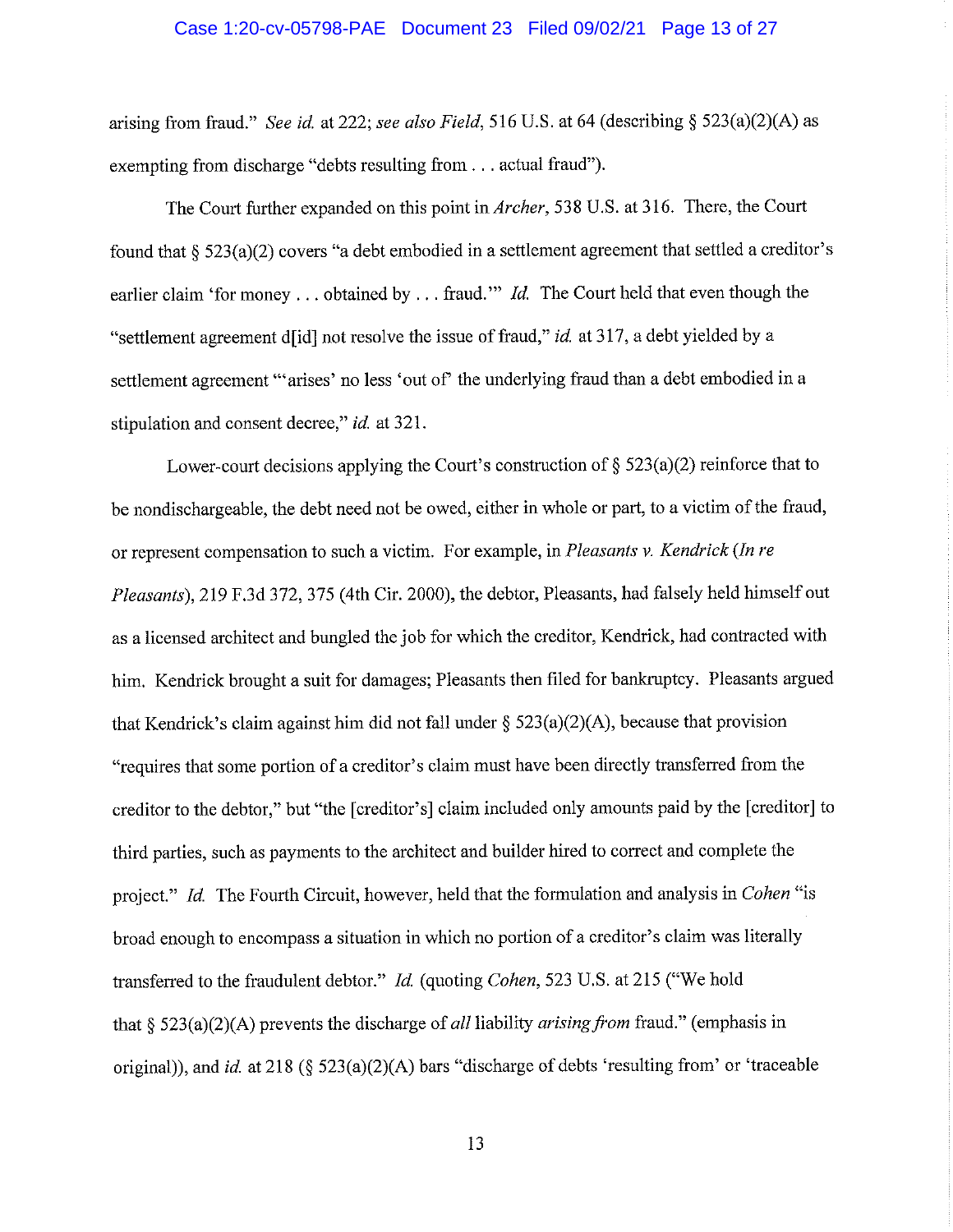# Case 1:20-cv-05798-PAE Document 23 Filed 09/02/21 Page 14 of 27

to' fraud" (quoting Field, 516 U.S. at 61, 64)). See also Hatfield v. Thompson, 555 B.R. 1, 12 (B.A.P. 10th Cir. 2016) ("There is no requirement that the debt be for something the debtor obtains from the creditor.").

The FCC Penalty here similarly falls within the scope of the  $\S$  523(a)(2)(A) exemption, given the breadth of the Supreme Court's construction and description of the exemption in Cohen. Although the United States—the creditor as to the FCC Penalty—was not among the victims of Birch's fraud, and although that penalty is on top of the sums needed to make the victims (consumers) whole, those features of the penalty do not prevent the exemption from applying. Cohen made that clear, in holding exempt from discharge both the treble damages award and the award of attorney's fees and costs owed by the debtor, and in noting that liabilities exempted from discharge under §  $523(a)(2)(A)$  "may exceed the value obtained by the debtor." 523 U.S. at 223.

As to the test imposed by *Cohen* deriving from the text of  $\S523(a)(2)(A)$ —whether the debt in question arises from "specific money or property [that] has been obtained by fraud," id.—the more persuasive conclusion is that the FCC Penalty does so. To be sure, the treble damage award in *Cohen* arose from specific fraud proceeds with mathematical precision, insofar as that award was literally a derivative  $(3x)$  of the damages (excess rent) found by the Administrator. The same, however, cannot be said of the fee and cost award in Cohen, which was based on the Bankruptcy Court's assessment of the reasonable fees and costs the tenants incurred in litigating before the Administrator, and which the Supreme Court also treated as resulting from money obtained by fraud and hence exempt. See id.

Critically in this Court's analysis, the Supreme Court's repeated descriptions in Cohen of the scope of the debts that  $\S$  523(a)(2)(A) makes nondischargeable once it has been determined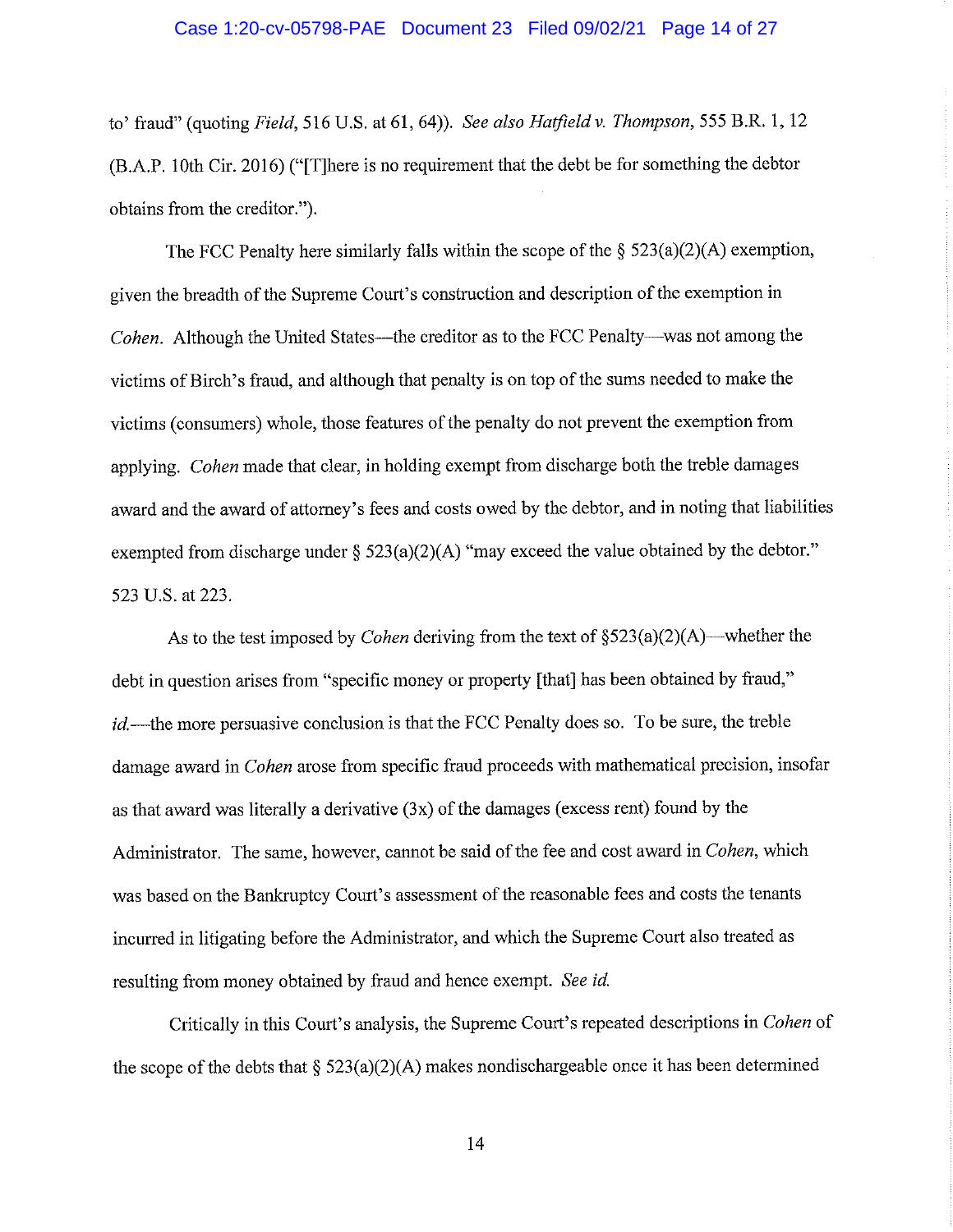## Case 1:20-cv-05798-PAE Document 23 Filed 09/02/21 Page 15 of 27

that money or property has been obtained by fraud are striking in their breadth. The Court stated that: "Once it is established that specific money or property has been obtained by fraud, . . . 'any debt' arising therefrom is excepted from discharge." Id. at 218-19 (emphasis added). And the Court twice keyed the debts nondischargeable under  $\S$  523(a)(2)(A) to those *traceable to the* fraud. The Court added: "When construed in the context of the statute as a whole, then, §  $523(a)(2)(A)$  is best read to prohibit the discharge of *any liability* arising from a debtor's fraudulent acquisition of money, property, etc[.]" Id. at 220-21 (emphasis added); see also id. at 221 (noting that same provision also exempts liability for punitive damages). Lest the breadth of this formulation be discounted as inadvertent, the Court in *Cohen* later reiterated the point, stating: "§ 523(a)(2)(A) bars the discharge of all liability arising from fraud." Id. at 222 (emphasis added).

Measured against the Supreme Court's repeated account of the exemption as extending to all liabilities arising from the fraud, the FCC Penalty is properly held nondischargeable. It is undisputed that specific money was obtained by Birch by fraud; on this basis, the consent decree required Birch to repay consumers at least \$1.9 million. And the additional FCC Penalty, as the consent decree recites, was "assessed on account of [Birch's] fraud," id. at 218. The FCC Penalty thus qualifies as a debt "arising therefrom" the fraud, id., as a "liability arising from a debtor's fraudulent acquisition of money," id. at 221, and as a "liability arising from fraud," id. at 222; see also Field, 516 U.S. at 61 (exemption reaches debts "traceable to" fraud). The Court accordingly holds that the FCC Penalty fits within the  $\S$  523(a)(2)(A) exception to dischargeability, as analyzed in *Cohen*, and as extended to chapter 11 corporate debtors through  $$1141(d)(6)(A).$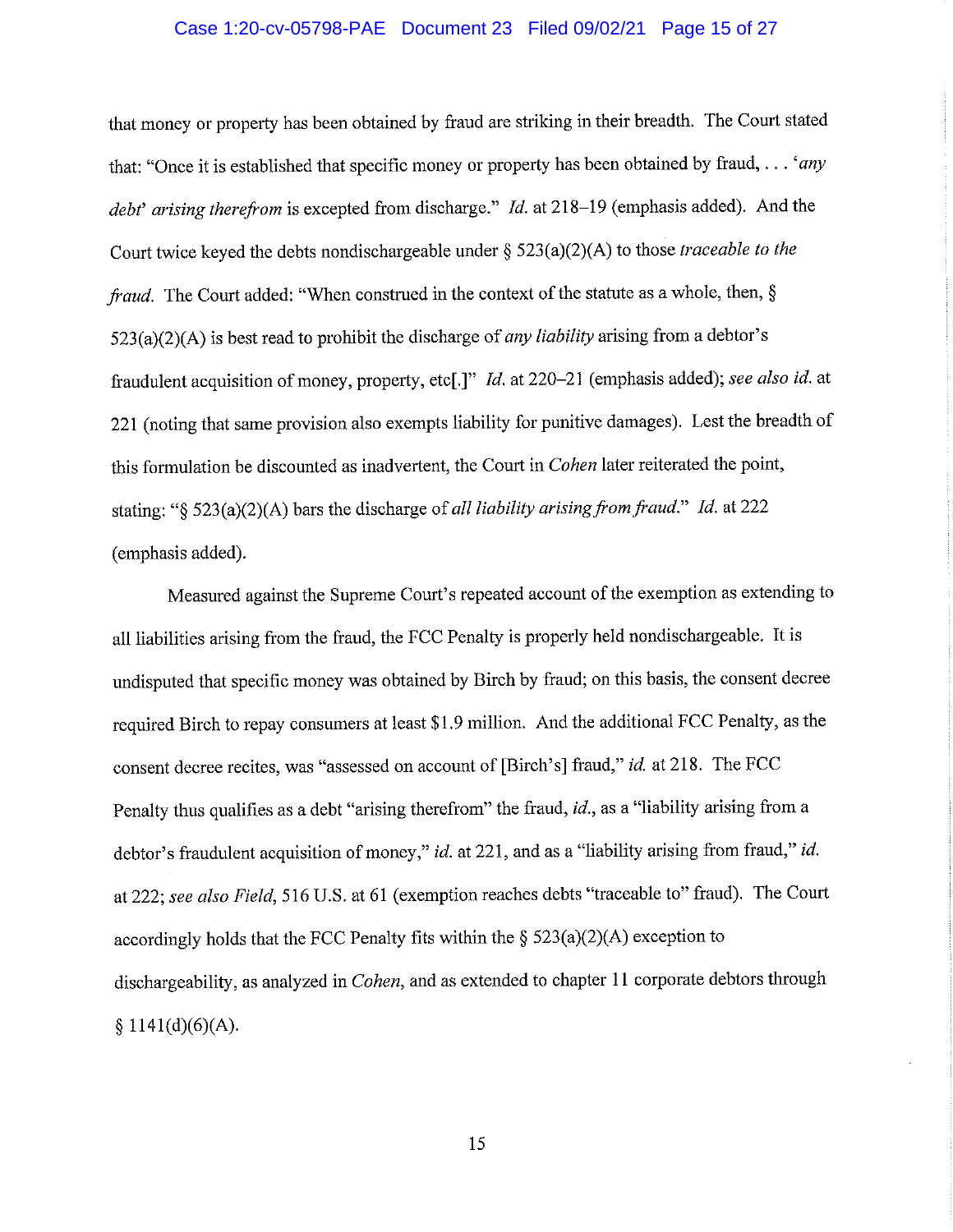#### 3. **Fusion's Counterarguments**

Fusion makes two counter-arguments. Neither carries the day.

Common law elements of fraud: Fusion first argues that the FCC Penalty should be held dischargeable because its predecessor Birch's offense does not fit the common law elements of fraud. Fusion is correct that  $\S$  523(a)(2)(A), in using terms such as "fraud," has been construed "to incorporate the general common law of torts." Field, 516 U.S. at 70 & n.9. "The elements of actual fraud under Bankruptcy Code incorporate the general common law of torts and likewise include a false representation, scienter, reliance, and harm." Evans v. Ottimo, 469 F.3d 278, 283 (2d Cir. 2006) (citing Restatement (Second) of Torts § 525 (1977)); see also Field, 516 U.S. at 70 (The "most widely accepted distillation of the common law" elements of fraud is from "the Restatement (Second) of Torts (1976).").

Here, however, the elements of "actual fraud"—false representation, scienter, reliance, and harm—were clearly met as to the consumers Birch defrauded, a point which Fusion does not seriously dispute. As the consent decree and the Bankruptcy Court each recited, Birch made false representations to consumers, with knowledge of the statements' falsity and with the intent to deceive consumers. See Bankr. Op. at 3 ("For years, Birch telemarketers misrepresented their identities and the purpose of their calls to consumers to induce them to switch to Birch's services."). As these sources further recite, Birch's unwitting consumers justifiably *relied* on Birch's false statements and suffered pecuniary loss as a result. See id. (describing how Birch telemarketers intentionally led consumers to misunderstand the services Birch offered, so as to persuade consumers to switch to Birch's service; and describing how Birch then "billed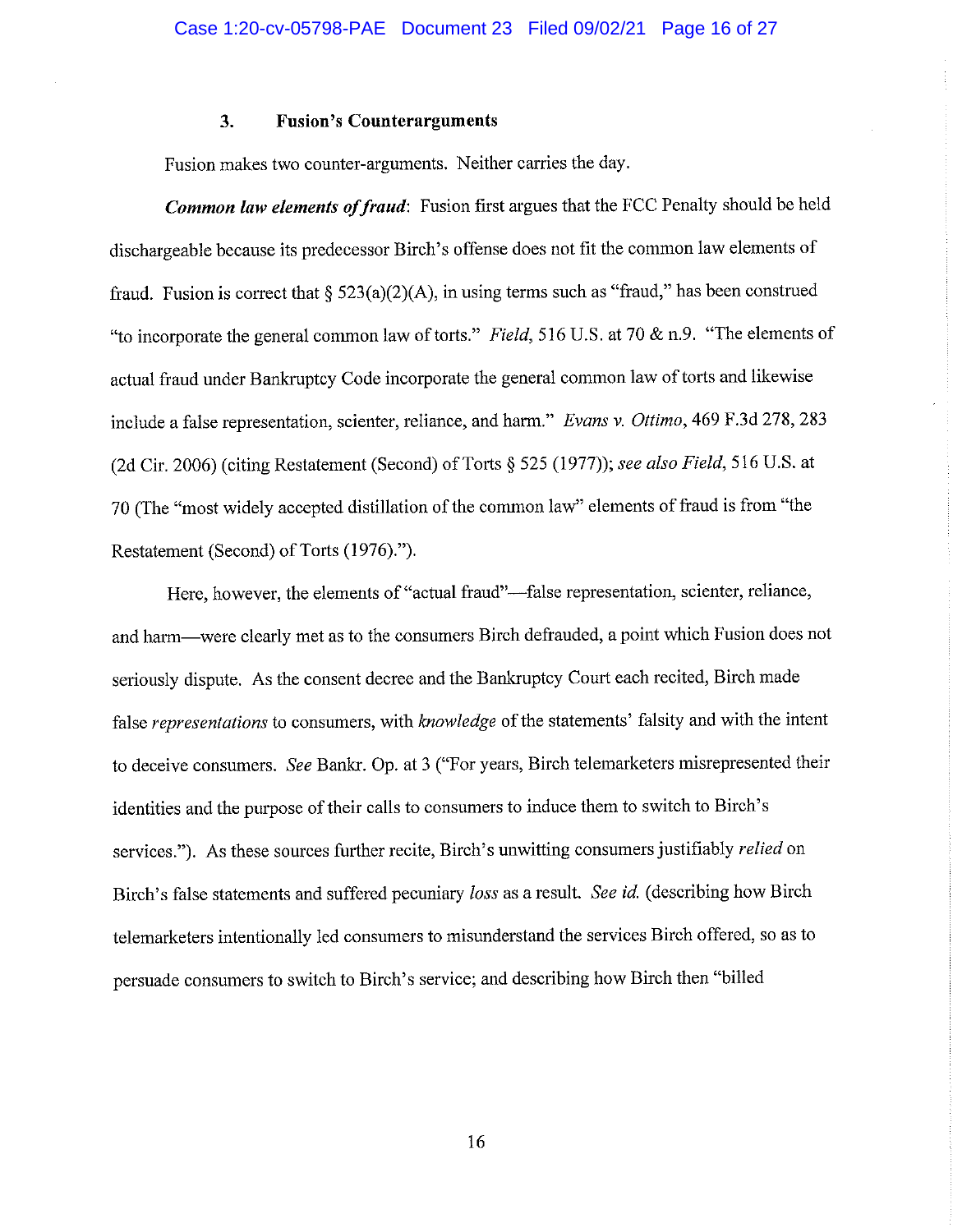## Case 1:20-cv-05798-PAE Document 23 Filed 09/02/21 Page 17 of 27

consumers for unwanted services," "charged early termination fees for cancellation of Birch's services," and "caused consumers to lose phone or internet service for extended periods").

Fusion argues, however, that for  $\S$  523(a)(2) to apply to a particular debt, not only must the debtor have committed "actual fraud"—the "actual fraud" must have been directed at the creditor holding that debt, as was not the case with respect to the United States. See Opp'n at 23 (noting that the Complaint does not show "a misrepresentation to the FCC, an intent to deceive or induce reliance by the FCC, actual reliance by the FCC, and any pecuniary loss suffered by the FCC"). This, Fusion contends, distinguishes *Cohen*, in that the treble damages and fee and cost awards at issue there were payable to the victim consumers. Id. at 22.

Neither the statutory text nor the case law construing  $\S$  523(a)(2)(A), however, requires that the common law elements of fraud must be met both as to the fraud and as to the creditor holding a debt arising from the fraud. And the statutory text as glossed in Cohen decouples in sequence the fraud and debt issues, requiring, as noted, that there have been "a liability arising from fraud." 523 U.S. at 522.<sup>2</sup> Nothing in *Cohen* suggested that a debt to a third-party creditor fell outside the scope of the exception. And Cohen's holding that  $\S$  523(a)(2)(A) exempts treble damages and attorneys and costs is in some tension with Fusion's notion that nondischargeability is limited to damages available for fraud at common law. Cf. PacifiCare Health Sys., Inc. v. Book, 538 U.S. 401, 405 (2003). There is, therefore, no support for Fusion's construction, either

<sup>&</sup>lt;sup>2</sup>As to the scope of the frauds covered by the exception, the Supreme Court has emphasized that the term "actual fraud" is to be read broadly: "[A]nything that counts as 'fraud' and is done with wrongful intent is 'actual fraud." Husky Int'l Elecs., Inc. v. Ritz, 136 S. Ct. 1581, 1586 (2016).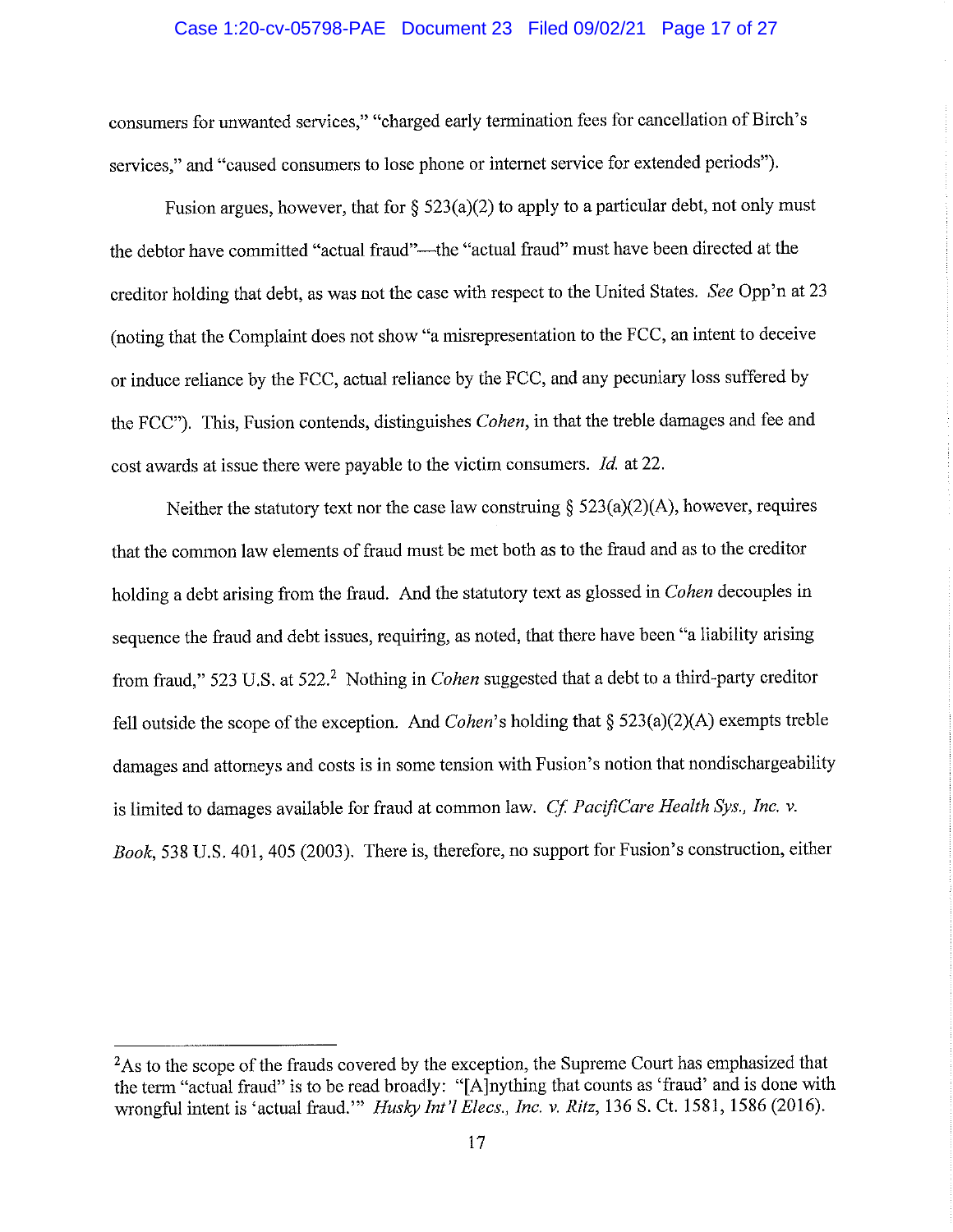### Case 1:20-cv-05798-PAE Document 23 Filed 09/02/21 Page 18 of 27

in the text of  $\delta$  523(a)(2)(A)—or  $\delta$  1141(d)(6), extending  $\delta$  523(a)(2)(A) to chapter 11 proceedings involving corporations—or the central precedent construing the exception.

Fusion notes that several courts have described  $\S$  523(a)(2)(A) using language suggesting that the common law fraud elements of fraud were required to be met as applied to the creditor of the debt at issue. Opp'n at 24.<sup>3</sup> But that formulation of the § 523(a)(2)(A) test—implying that what is required for nondischargeability is a false statement to the creditor, intent to deceive the creditor, and reliance by the creditor to his or her detriment-does not follow from the text of the statute. See Stallworth v. McBride (In re McBride), 512 B.R. 103, 112 (Bankr. D. Mass. 2014) (rejecting this "narrow . . . construction"). And a review of these cases reflects that in each, the creditor at issue was a victim of the fraud. This suggests that that formulation was used as shorthand, not to opine on the question—not presented by those cases—whether debts owed to a creditor who was not a victim of the fraud fell outside the scope of  $\S$  523(a)(2)(A).

Fusion also points to one decision, from a bankruptcy court, involving non-victim creditors which found that  $\S$  523(a)(2) required the fraud be "as applied to the creditor itself." Opp'n at 24; see In re TK Holdings Inc., 17 No. 11375 (BLS), 2018 WL 903980, at \*7 (Bankr. D. Del. Feb. 14, 2018), vacated on other grounds, 2018 WL 7051669 (Bankr. D. Del. Apr. 9, 2018) ("But if the fraud is perpetrated not upon the government but on citizens and consumers, the requirements of  $\S$  523(a)(2) are not satisfied."). But that decision did not address, or even cite, *Cohen*, whose construction of § 523(a)(2)(A) is foundational.

In contrast, the two other bankruptcy courts to have addressed that question in the context of judgments due to government entities who were not victims of the fraud did look to Cohen for

<sup>&</sup>lt;sup>3</sup> These courts are Field, 516 U.S. at 75–77 and Husky, 136 S. Ct. at 1586. Fusion also cites to a bankruptcy treatise for support, 8 Collier  $\S 1141.05(b)(i)$ , Lexis (16th ed. updated 2020).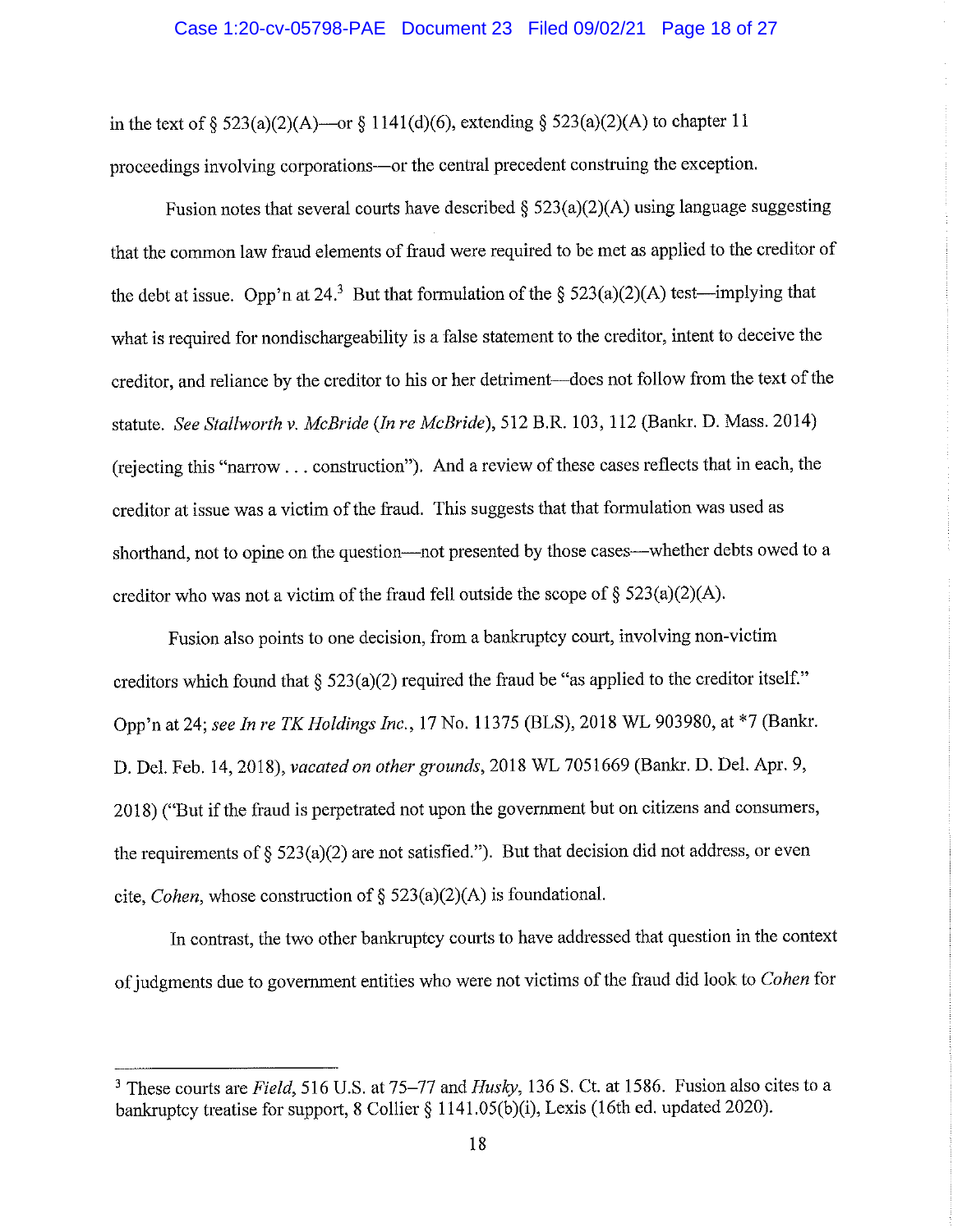## Case 1:20-cv-05798-PAE Document 23 Filed 09/02/21 Page 19 of 27

guidance. Each held, in the context of a chapter 7 and 13 proceeding respectively, that a debt owed to a government entity creditor was nondischargeable under  $\S$  523(a)(2)(A) where the common-law elements of fraud had been satisfied as to the consumer victims of the fraud. See In re Garner, 515 B.R. 643, 649 (Bankr. M.D. Fla. 2014) (holding nondischargeable award payable by debtor to State of Texas for violating Texas Consumer Protection Acts; common-law elements of fraud satisfied where debtor had "made false misrepresentations intended to deceive consumers," "[t]he consumers reasonably relied on" these representations, and as a result, "sustained losses"); see id. ("Restitution awarded under state consumer protection statutes often is deemed nondischargeable under section  $523(a)(2)(A)$  because those statutes aim to recoup consumer losses resulting from misrepresentation and deceptive trade practices."); In re Audley, 268 B.R. 279, 282-84 (Bankr. D. Kan. 2001), aff'd, 275 B.R. 383, 386, 388-89 (B.A.P. 10th Cir. 2002) (holding that the common-law "elements of proof required by  $\S$  523(a)(2)(A)" were satisfied where the fraudster had "knowingly and intentionally" falsely represented to only "customers" and where only customers "justiffiably]... relifed] on the misrepresentations" and "suffered a loss").

Further undermining Fusion's argument are decisions by the Eleventh and Third Circuits holding that  $\S$  523(a)(2)(A)'s requirement of a fraud consistent with the common-law elements of fraud is satisfied where the defrauded party or parties were person(s) other than the creditor in the bankruptcy proceeding. The creditor in each case was the Securities and Exchange Commission ("SEC"), pursuing disgorgement. In In re Bilzerian, 153 F.3d 1278, 1280 (11th Cir. 1998), the debtor, Bilzerian, faced a civil judgment for securities fraud "requiring [him] to disgorge fraudulently obtained profits" to the SEC. The Eleventh Circuit held the elements of fraud were met "because Bilzerian's criminal conviction for securities fraud established that he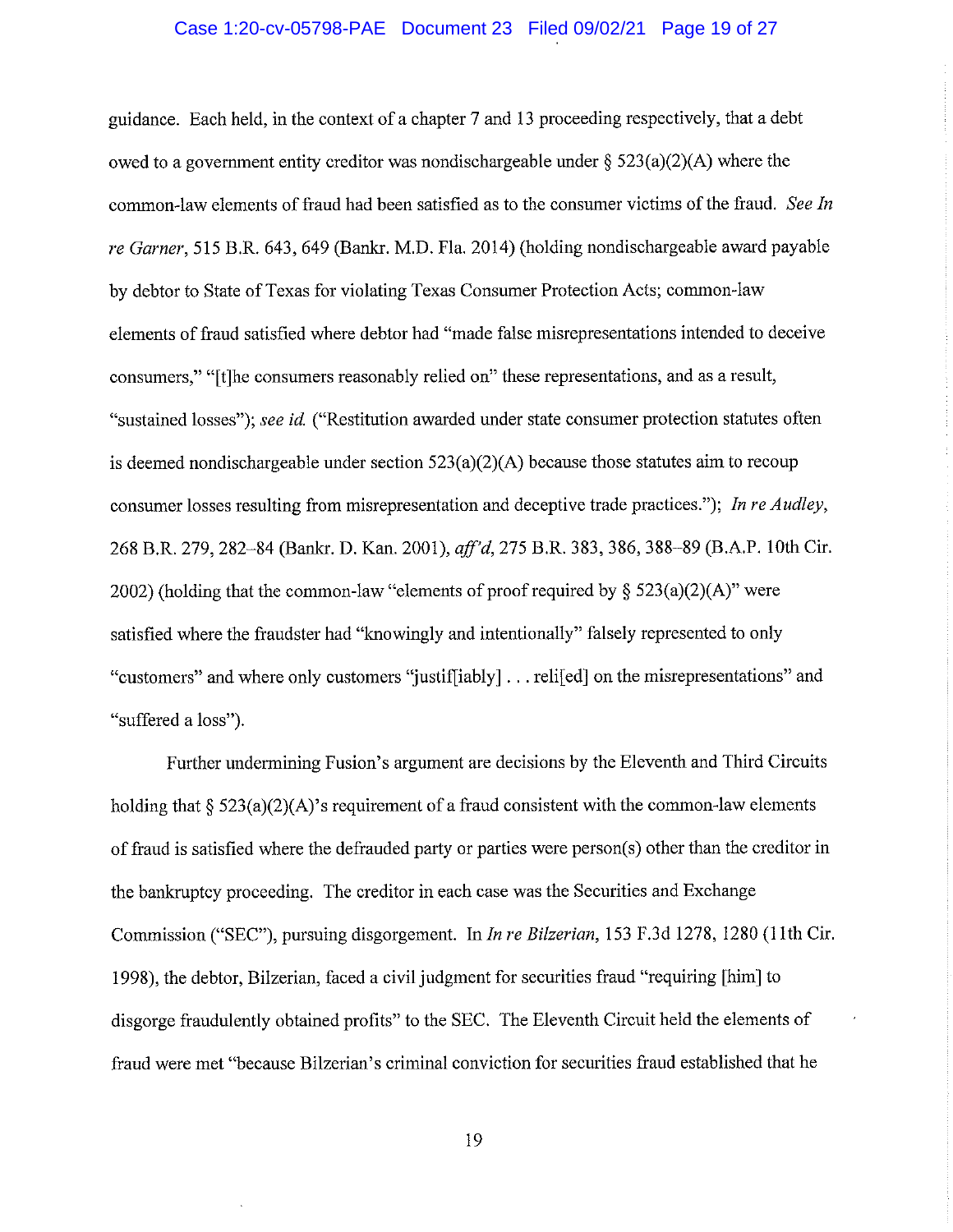## Case 1:20-cv-05798-PAE Document 23 Filed 09/02/21 Page 20 of 27

made a false statement on which a reasonable investor would have relied," and investors "were injured by Bilzerian's deceptions—investors paid Bilzerian an inflated price for his stocks because of his illegal actions." *Id.* at 1282–83. Thus, the Eleventh Circuit held, "the requirements for application of 11 U.S.C. §  $523(a)(2)(A)$ , which excepts from discharge in bankruptcy debts for money obtained by fraud," were satisfied, even though the fraud had not been directed at the SEC. Id. at 1280. Similarly, in In re Bocchino, the SEC had secured two civil judgments for disgorgement against the debtor, Bocchino, "for two private placement investments he solicited . . . via high pressure sales tactics and material misrepresentations." 794 F.3d 376, 378 (3d Cir. 2015). The Third Circuit held those judgments nondischargeable because the elements of fraud had been met as to Bocchino's clients, as to whom Bocchino had been "the proximate cause of [their] losses," even though the fraud had not been directed at the SEC. Id. at  $382 - 83.4$ 

Fusion next relies on *In re Exide Techs.*, 613 B.R. 79, 81 (D. Del. 2020), on which the Bankruptcy Court below also relied. See Bankr. Op at 10–12; Opp'n at 18–19. After Exide Technologies filed a voluntary petition under chapter 11, a state regulatory agency, "the District," filed a claim for more than \$38 million in penalties related to Exide Technologies'

<sup>&</sup>lt;sup>4</sup> Fusion seeks to distinguish these disgorgement cases, on the ground that "disgorgement" damages [are] a *compensatory* penalty based on the amount obtained through fraud." Opp'n at 33–34. That factual distinction indeed appears to exist, insofar as the FCC Penalty imposed by the consent decree does not state that it is compensatory. (The record is, however, less than pellucid as to what the FCC Penalty represents; as the Government explains, the FCC does not have a free-standing statutory or regulatory basis "to require 'disgorgement' as a remedy," Dkt. 20, and thus the purposes served by a penalty imposed by the FCC in a consent decree may serve purposes including disgorgement of ill-gotten gains from the wrongdoer where the agency has been unable to identify a clear victim to compensate.) Regardless, In re Bilzerian and In re Bocchino each hold that, provided that the elements of common-law fraud are otherwise met, they need not be met as to the creditor in question. Neither case turned on the compensatory as opposed to punitive character of the debt.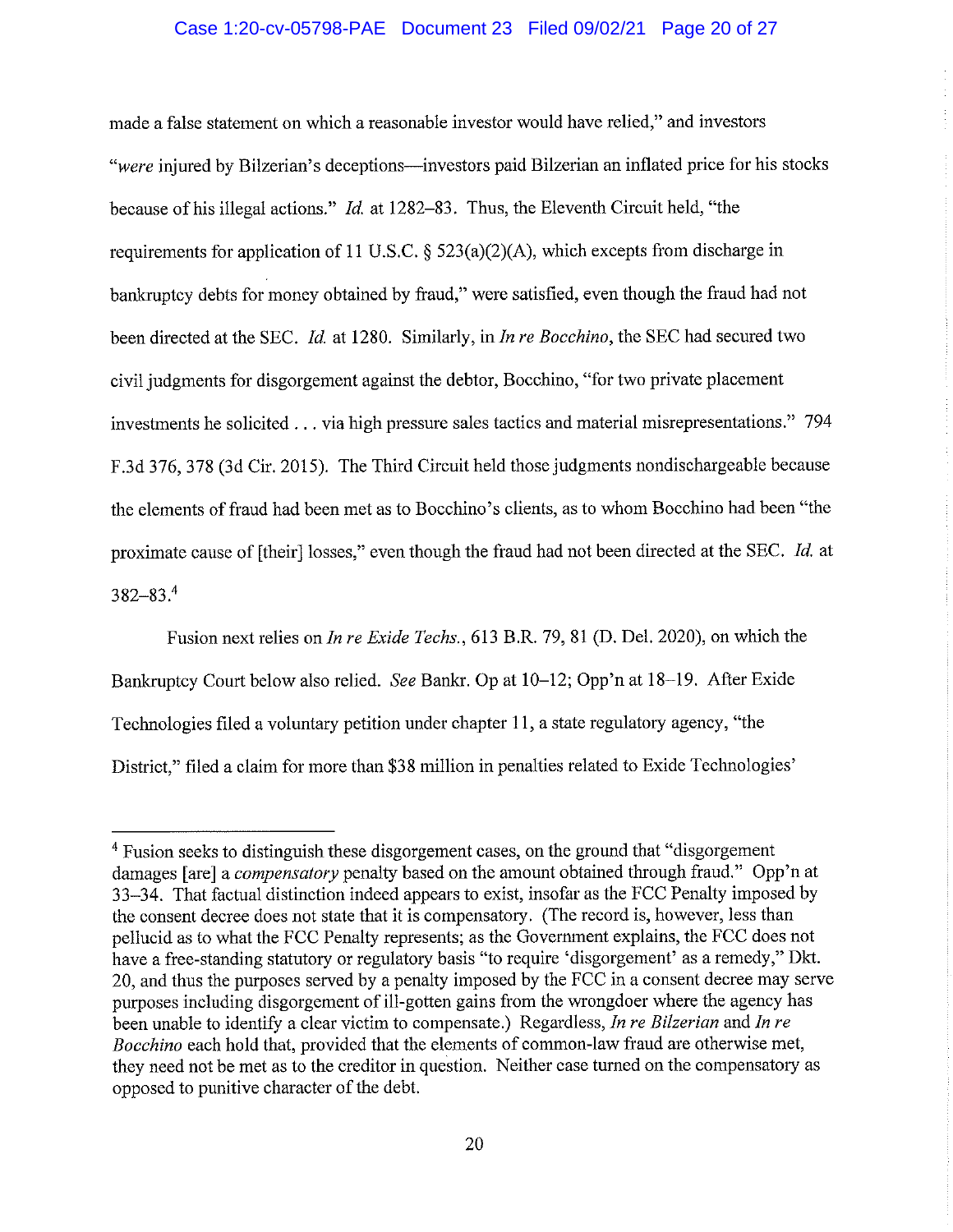## Case 1:20-cv-05798-PAE Document 23 Filed 09/02/21 Page 21 of 27

operation, in violation of air quality emissions standards, of a lead battery recycling facility. The Bankruptcy Court held dischargeable the penalties that the District sought, In re Exide Techs., 601 B.R. 271, 280-84 (Bankr. D. Del. 2019), aff'd, 613 B.R. 79, and the district court affirmed. But *Exide* is easily distinguished from this case because it did not involve underlying fraudulent conduct. The creditor had failed to timely assert that Exide had committed a fraud, as required by § 523(a)(2)(A), see Exide, 613 B.R. at 87. Indeed, the creditor failed to demonstrate that any party had been defrauded by the debtor, and thus that the penalty could be a liability "arising from fraud." *Id.* at 88 ("The regulations that authorize [d] the Original Penalties are not based on fraud."). Because there was no third-party fraud victim, the Bankruptcy Court in Exide was not presented with the question at issue here: whether a penalty arising out of common-law fraud is dischargeable because it was perpetrated on a third party.

To be sure, in dicta, the *Exide* court added that, "[e]ven assuming that the District had timely asserted claims including allegations of misrepresentation or fraud," the penalty at issue would not fall within § 523(a)(2)(A)'s discharge exemption. *Id.* at 87. But that dicta addressed a scenario different from that here. The Bankruptcy Court's basis for stating that the discharge exemption would not apply was that the District's "claim did not satisfy a prima facie element of fraud: that a creditor sustained loss and damages as a proximate result of the misrepresentations having been made." Id. (quoting Exide, 601 B.R. at 282). And no other party was alleged to have sustained loss and damages as a result of the misrepresentations. Thus, the common law fraud requirements of loss and causation were not satisfied as to any party. The civil penalties instead were "noncompensatory penalties for . . . strict liability violations" of air quality emission standards. Id.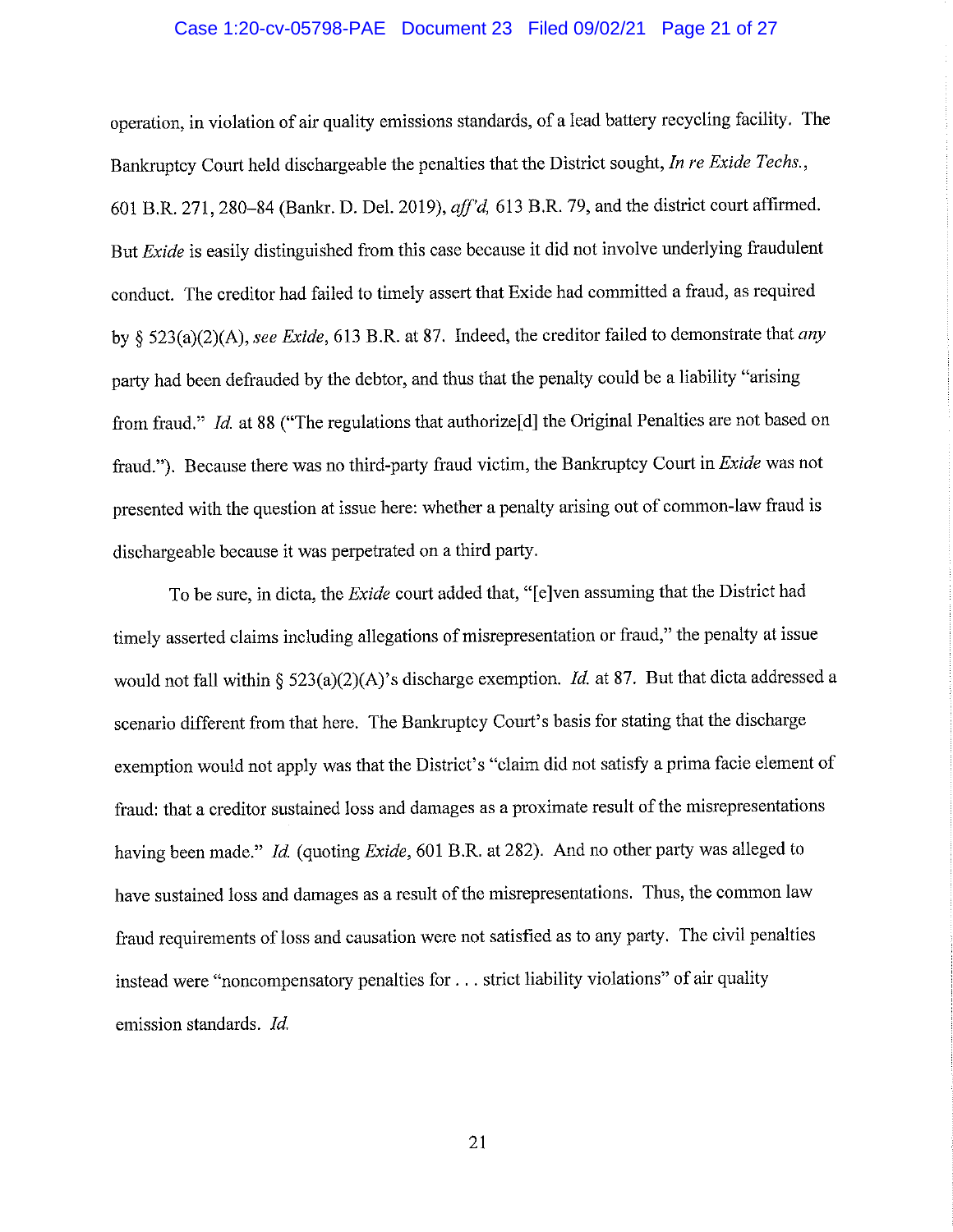## Case 1:20-cv-05798-PAE Document 23 Filed 09/02/21 Page 22 of 27

In a final argument along these lines, Fusion urges that  $\S$  523(a)(2)(A) be limited to the context where the creditor was itself a victim of fraud because so far "all of the Supreme Court's cases construing section  $523(a)(2)(A)$  have considered the provision in the context of a creditor as the victim of fraud." Opp'n at 28. That argument does not logically follow. The fact that a particular application of a statute has yet to result in a case worthy of a grant of *certiorari* does not mean the application is outside the scope of the statute.

11 U.S.C. § 523(a)(7): Fusion's final argument is that § 523(a)(7), not § 523(a)(2), dictates the outcome in this case. See Opp'n at 16. Section  $523(a)(7)$  exempts an individual debtor's debt from discharge "to the extent such debt is for a fine, penalty, or forfeiture payable to and for the benefit of a governmental unit, and is not compensation for actual pecuniary loss, other than a tax penalty." 11 U.S.C. §  $523(a)(7)$ . It bars an individual debtor from discharging non-compensatory fines owed to the Government, whether or not based on fraudulent conduct. The FCC Penalty owed to the United States here was such a fine. Fusion notes, however, that because § 523(a)(7) is limited to individual debtors, which Fusion is not, § 523(a)(7) does not exempt the FCC Penalty from discharge. Fusion argues that because—in contrast to its treatment of § 523(a)(2)(A)—Congress did not extend § 523(a)(7)'s discharge exception to corporations, Congress should be viewed as having intended that penalties such as the FCC Penalty be dischargeable. See Opp'n at 17.

The short answer is that Congress's inaction with respect to extending  $\S$  523(a)(7) to corporate debtors does not bear on the application of  $\S$  523(a)(2)(A)—as extended to corporate debtors by  $\S 1141(d)(6)(A)$  to penalties of the character of the FCC Penalty. Fusion objects that construing the FCC Penalty as nondischargeable under  $\S$  523(a)(2)(A) would create an overlap, in that, as to individual debts taking the form of penalties to government entities arising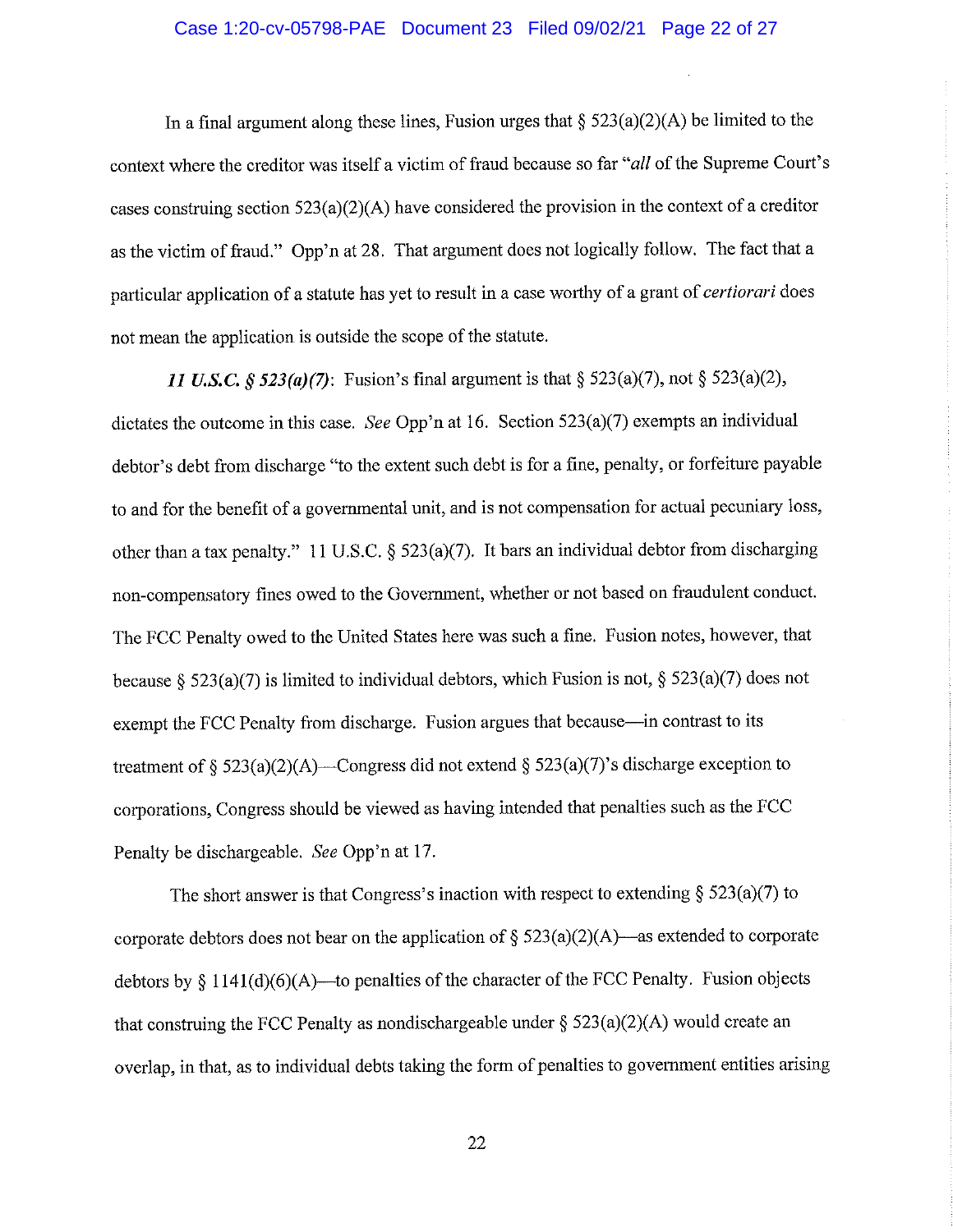### Case 1:20-cv-05798-PAE Document 23 Filed 09/02/21 Page 23 of 27

from fraud, both §§ 523(a)(2)(A) and 523(a)(7) apply. Fusion posits that the Bankruptcy Code does, or ought, not permit such overlap, lest one section be rendered superfluous. Fusion further argues that any tension between these sections should be resolved its favor, with Congress's inaction in not extending  $\S$  523(a)(7)(A) to chapter 11 proceedings, carrying the day, so as either to dictate, or override, the Court's construction of  $\S$  523(a)(2)(A).

Fusion is wrong. Statutory overlaps happen. As the Supreme Court has noted in the very context of § 523 of the Bankruptcy Code, there are some sections for which "[t]here is, in short, overlap, but that overlap appears inevitable." *Husky Int'l Elecs., Inc. v. Ritz*, 136 S. Ct. 1581, 1588 (2016). Such is the case here. And reading  $\S$  523(a)(2)(A) to cover civil penalties arising out of fraud that are due a government creditor does not make superfluous one of the two provisions within  $\S$  523(a). It merely creates a "narrow redundanc[y] in  $\S$  523" of the sort that that "appear unavoidable." Id. For example, in Husky, the Court explained that its interpretation of "actual fraud" in § 523(a)(2)(A) "preserves meaningful distinctions between that provision and §§ 523(a)(4) [and] (a)(6)," even though under certain circumstances fraudulent conveyance schedules could fall under all three sections. *Id.* (" $\S$ 523(a)(4), for instance, covers only debts for fraud while acting as a fiduciary, whereas  $\S$  523(a)(2)(A) has no similar limitation. [1].

Similarly, here, a Venn diagram assessment of the coverages of  $\S$   $\S$   $523(a)(2)$  as construed here and  $\S$  523(a)(7)) yields a narrow overlap: with respect to non-compensatory penalties owed to government entities by individual debtors arising out of fraudulent conduct. But there remain "meaningful distinctions" between the sections. Section  $\S$  523(a)(2) covers all debts arising from fraud, including, significantly, the vast body of debts that are not owed to the Government. And  $\S$  523(a)(7) covers all debts in the form of non-compensatory penalties payable to governmental units, including those that have nothing to do with fraud, such as the penalty for air-pollution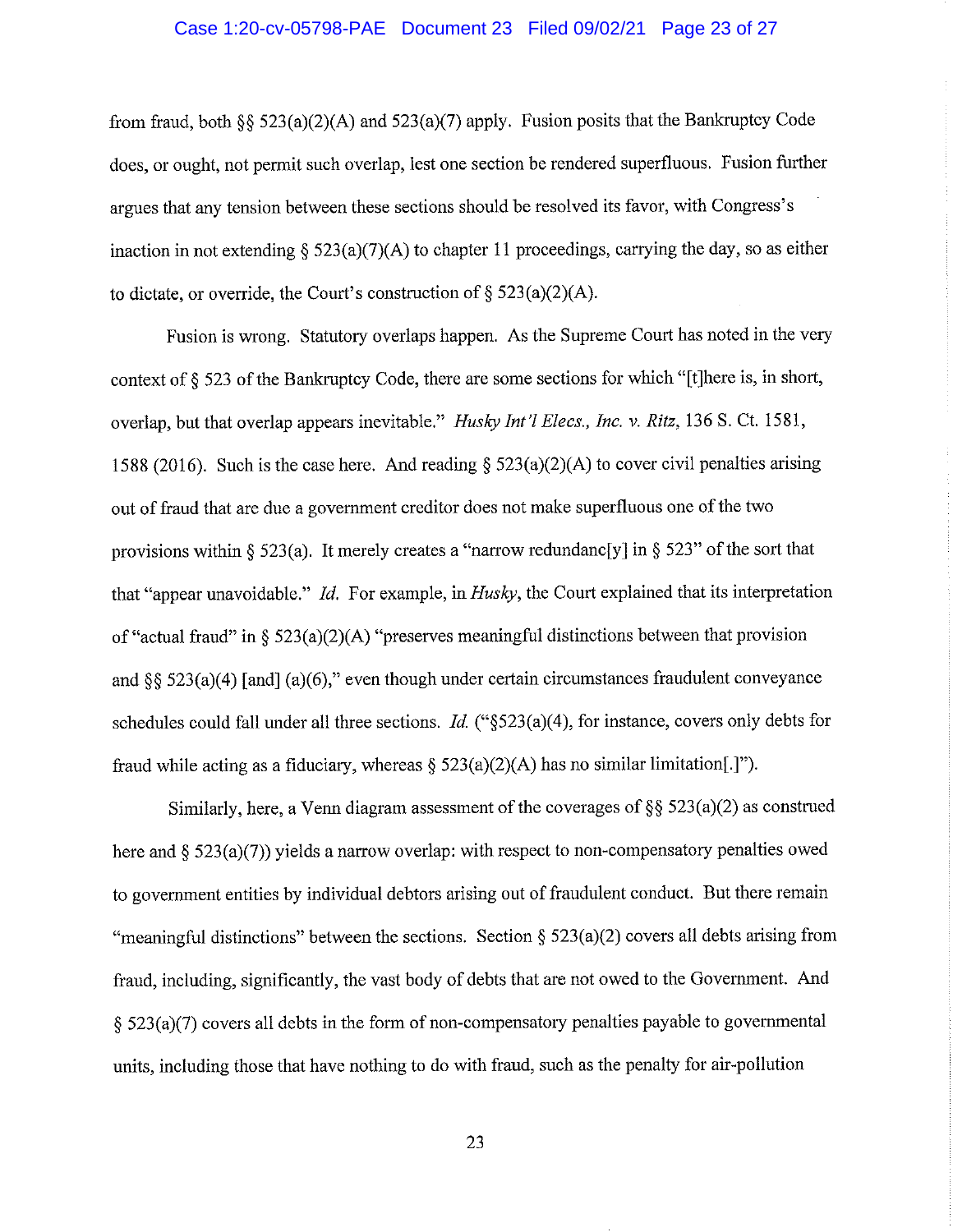# Case 1:20-cv-05798-PAE Document 23 Filed 09/02/21 Page 24 of 27

violations addressed in *Exide*. Thus, as the Sixth Circuit and other courts have noted,  $\S$  523(a)(2) and  $\delta$  523(a)(7) need not be read as mutually exclusive to avoid making one or the other superfluous. See, e.g., Andrews v. Mich. Unemp. Ins. Agency, 891 F.3d 245, 251 (6th Cir. 2018).

Finally, to the extent Fusion argues that  $\S 1141(d)(6)(A)$ 's construction should be shaped by Congress' decision to import § 523(a)(2)(A) but not § 523(a)(7) to chapter 11, that is also wrong. Congress's decision to extend to chapter 11 proceedings only the  $\S$  523(a)(2) exception does not mean that—as to the subset of debts mutually covered by it and  $\S$  523(a)(7)— $\S$  $1141(d)(6)(A)$  has a narrower reach than does its progenitor, § 523(a)(2)(A). At the time that Congress enacted § 1141(d)(6)(A), § 523(a)(2) had an established meaning, including based on the analysis in Cohen, as reviewed above. That meaning, not inferences drawn from Congress's inaction as to a separate and only partly overlapping provision, § 523(a)(7), controls as to § 1141(d)(6)(A)'s construction. See Star Athletica, L.L.C. v. Varsity Brands, Inc., 137 S. Ct. 1002, 1015 (2017) ("'[C]ongressional inaction lacks persuasive significance' in most circumstances." (quoting Pension Benefit Guaranty Corporation v. LTV Corp., 496 U.S. 633, 650 (1990)); Burns v. United States, 501 U.S. 129, 136 (1991) ("An inference drawn from congressional silence certainly cannot be credited when it is contrary to all other textual and contextual evidence of congressional intent."); United States v. Wells, 519 U.S. 482, 496 (1997) ("[W]e have frequently cautioned that it is at best treacherous to find in congressional silence alone the adoption of a controlling rule of law[.]" (cleaned up)).

And here, that Congress specified in  $\S 1146(d)(6)(A)$  that that section would apply to debts "owed to a domestic governmental unit" firmly underscores Congress's intend that the standards of §  $523(a)(2)(A)$  would apply to such debts.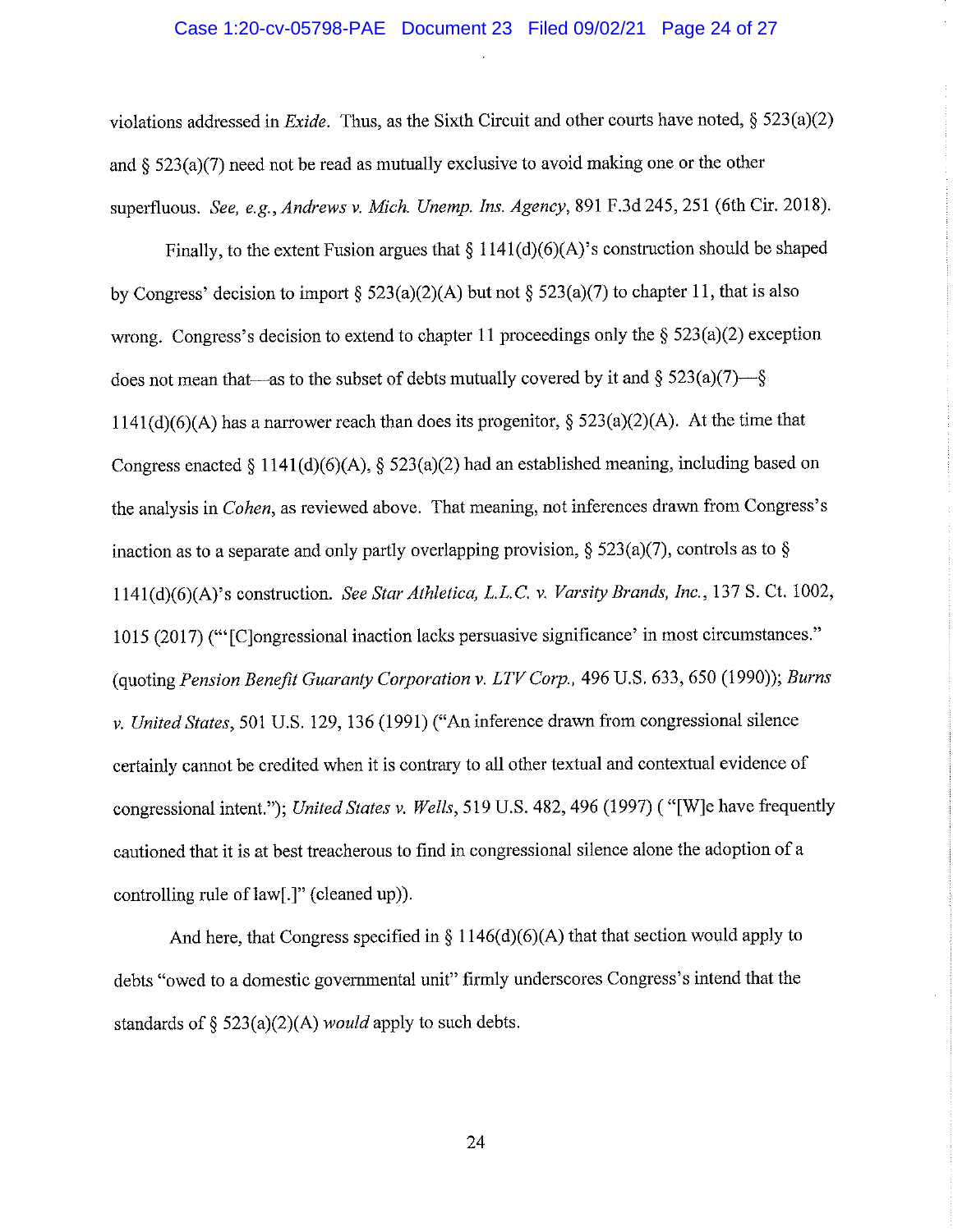#### E. **Policy Implications**

The parties, finally, take opposite views as to whether exempting corporate debts of the character of the FCC Penalty accords with the goals of the Bankruptcy Code as reflected in the case law. The Government's view is far the more persuasive.

Fusion argues that preventing it from shedding the FCC Penalty in connection with its liquidation would saddle the stakeholders of the reorganized entity with "the burden of Birch's wrongdoings that occurred even prior to Fusion's acquisition of the company." Opp'n at 44. That argument is unusually unpersuasive. Fusion's stakeholders knowingly took on Birch's preexisting liability to the United States arising from its fraud on consumers and consequent consent decree with the FCC. And the reorganized company's stakeholders similarly were on notice that such a liability could attach to the newly constituted entity, including based on the Confirmation Order issued by Judge Bernstein in December 2019, which put them on notice that whether the FCC Penalty was dischargeable was an open issue. A stakeholder in the new company thus had their eyes open that that liability, like other continuing liabilities or business costs and risk, might live on.

Moreover, a contrary statutory construction would unsettle an agreement negotiated at arms-length with a fraud regulator and carry problematic incentives, as the Government notes. See M/S Bremen v. Zapata Off-Shore Co., 407 U.S. 1, 12 (1972) (where there is an "arm's-length negotiation by experienced and sophisticated [parties], ... absent some compelling and countervailing reason it should be honored by the parties and enforced by the courts"). Birch knowingly entered into the consent decree that imposed the FCC Penalty, terminating an agency investigation. Fusion, in turn, knowingly acquired Birch's business line subject to that obligation. And the FCC, in determining the terms on which it was prepared to settle with Birch, presumably expected Birch (or its successors or assigns) to abide by this commitment, which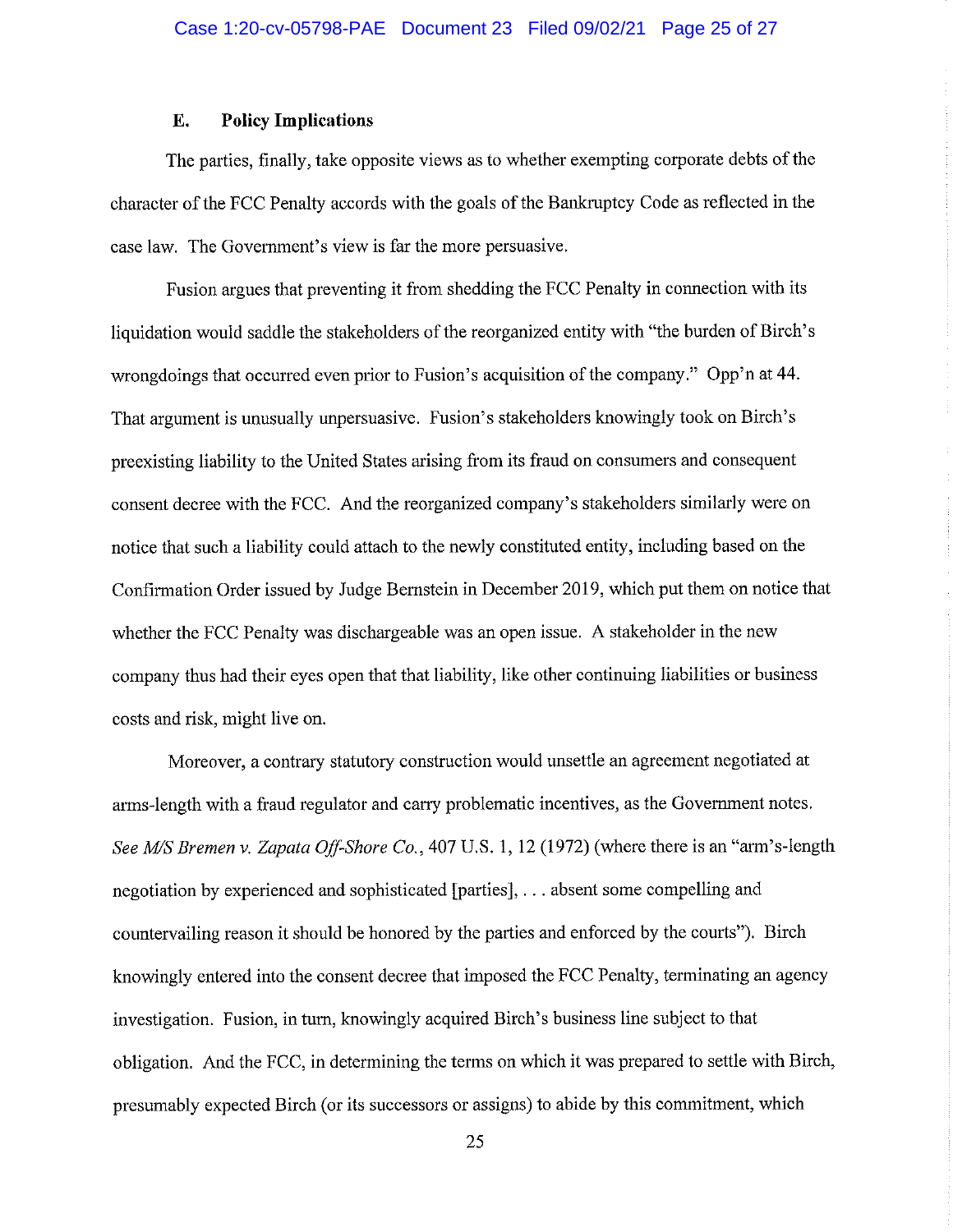## Case 1:20-cv-05798-PAE Document 23 Filed 09/02/21 Page 26 of 27

presumably was material to its decision to settle rather than continue to investigate, bring more muscular enforcement action, and/or sue. Had the FCC appreciated that the fraud penalty would eventually be dispensable, the agency might have otherwise structured the consent decree to avoid this result. Rather than permitting payout in stages over years, it might, for example, have insisted on more onerous terms, such as requiring immediate payment of the FCC Penalty; that outcome potentially could have had dire consequences for corporate survival, and even provoked bankruptcy. Or the FCC might have demanded personal guarantees of the FCC penalty by corporate executives.

And a statutory construction permitting a company-or its assignee-to shed a regulatory fraud penalty in this manner could invite mischief. For example, it might incent the strategic offloading of such a liability onto a successor entity primed soon to file for reorganization under chapter 11. The risk of such mischief may be all the greater given that the company—as here, and by definition under  $\S 1141(d)(6)(A)$ —had a recent history of fraud. And courts have warned against interpreting the Code in a manner that would create perverse incentives for debtors that do not align with the Code's purposes. See, e.g., In re Murphy, 282 F.3d 868, 874 (5th Cir. 2002) (declining to adopt interpretation of  $\S$  523(a)(8) that "would create perverse incentives for student borrowers, squarely at odds with the only purposes that Congress has ascribed"); TI Fed. Credit Union v. DelBonis, 72 F.3d 921, 937–38 (1st Cir. 1995) (declining to "constru[e] [a] term" that "would create a perverse incentive for educational debtors" by "encourag[ing] debtors to circumvent nondischargeability provisions" because such a "result clearly would be in conflict with the legislative goals manifested in Section 23(a)(8)"); KeyBank Nat'l Ass'n v. Franklin *Advisers, Inc.*, 600 B.R. 214, 231 (S.D.N.Y. 2019) (declining to "adopt[] a rule that would ... create perverse incentives for the parties to engage in delay and games manship in both the